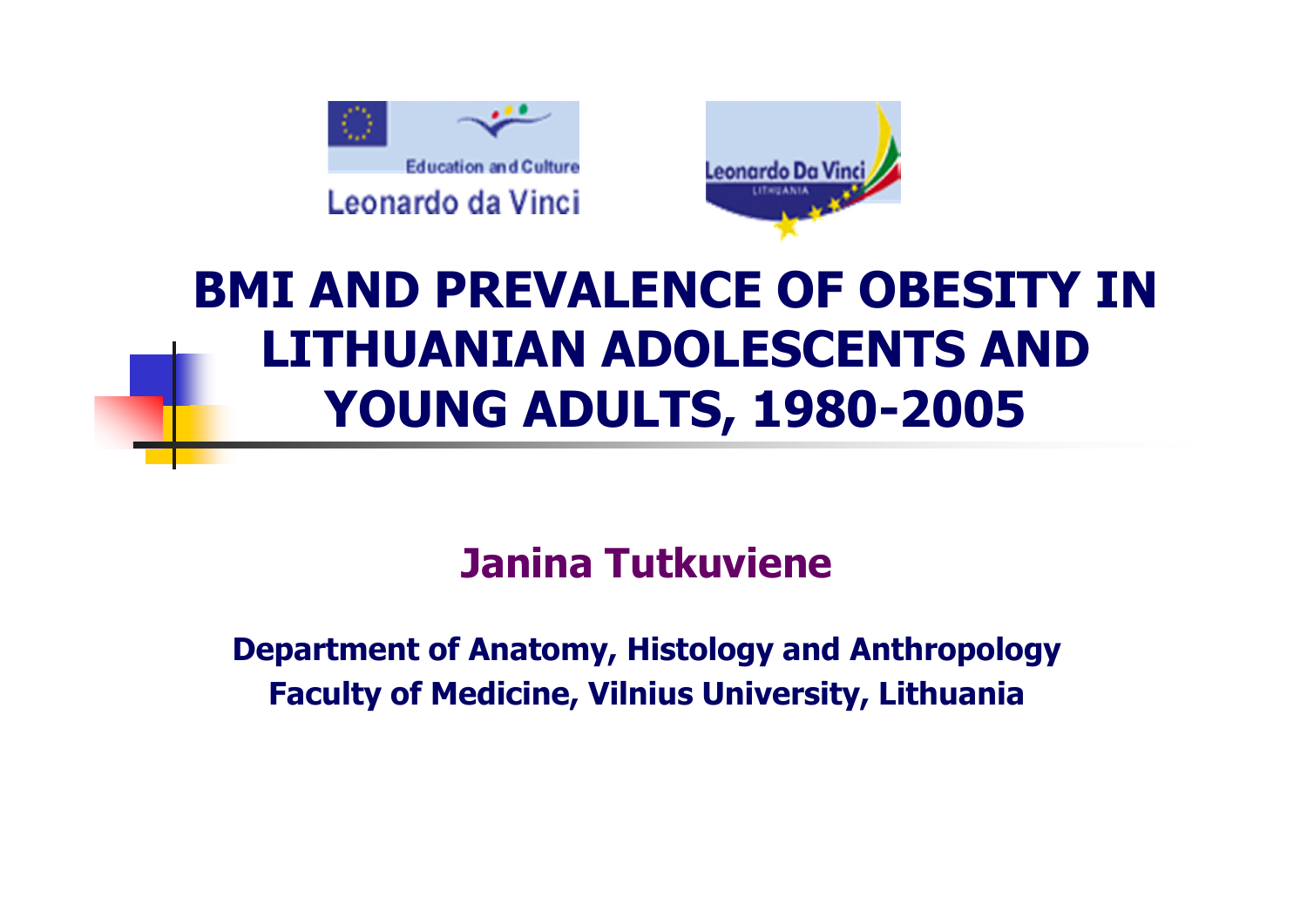**BMI in children and adolescents: BMI>85P – for overweight BMI>95(97)P – for obesity**

- **WHO recommends to use CDC (2000) percentile charts (Centre for Disease Control, National Center for Health Statistics, NCHC), in the case of lack of national charts.**
- **Cole TJ, Bellizzi MC, Flegal KM, Dietz WH (2000) recommend international cut-off points for worldwide comparison of overweight and obesity:**

**- for overweight - to use BMI chart defined to pass through BMI of 25,0 at the age 18 years,**

**- for obesity - to use BMI chart defined to pass through BMI of 30,0 at the age 18 years.**

 **M.Roelants M, R.Hauspie (2004) recommends the same BMI charts constructed on a local standards of BMI.**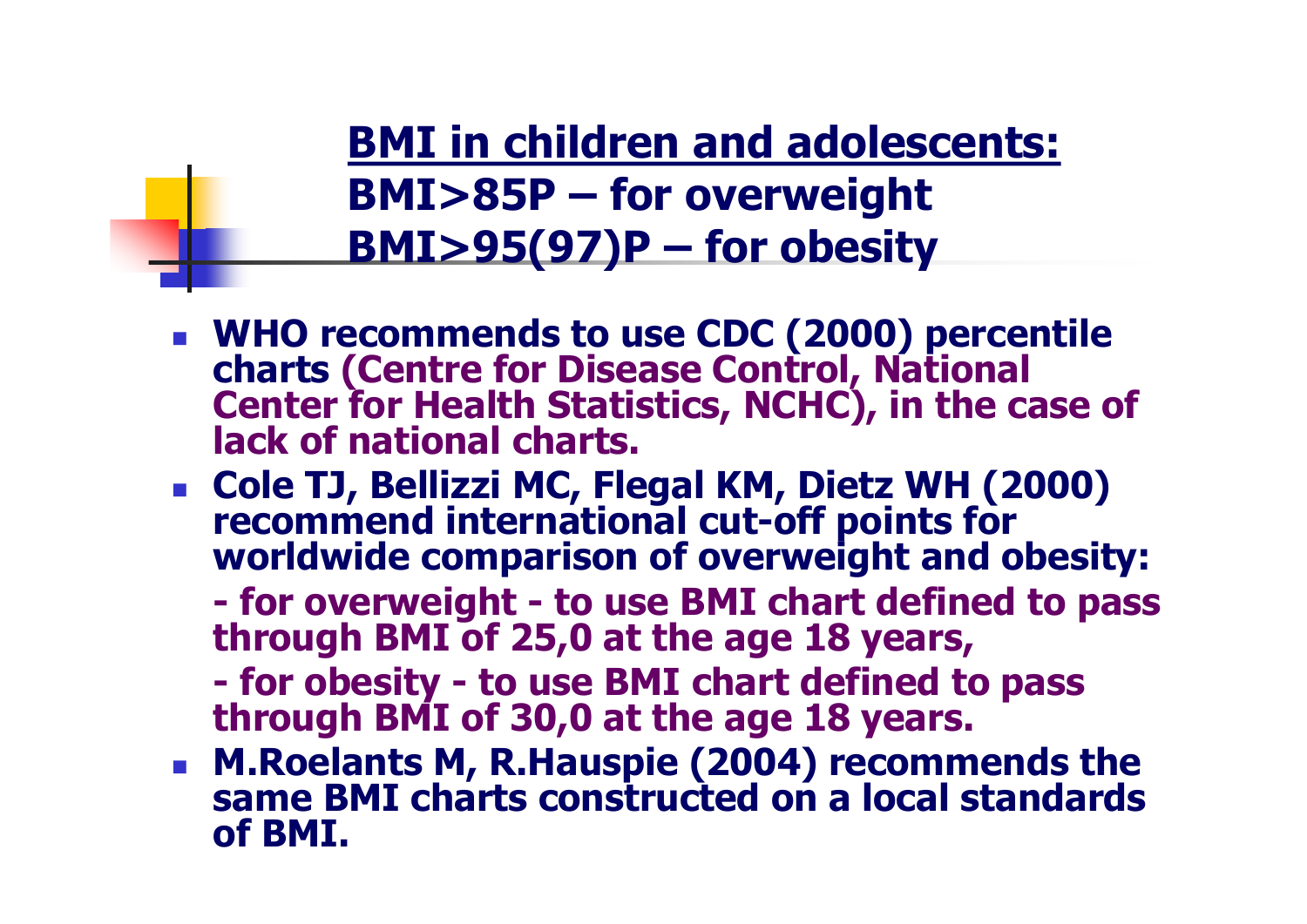**Cole TJ et al (2000): international cut-off points for overweight (BMI passes 25 at the age of 18 y.) and obesity (BMI passes 30 at the age of 18 y.)**

| Age (years) | ۰<br>Body mass index 25 kg/m <sup>2</sup> |         | Body mass index 30 kg/m <sup>2</sup> |                |
|-------------|-------------------------------------------|---------|--------------------------------------|----------------|
|             | Males                                     | Females | <b>Males</b>                         | <b>Females</b> |
| 2           | 18.41                                     | 18.02   | 20.09                                | 19.81          |
| 2.5         | 18,13                                     | 1776    | 19.80                                | 19.55          |
| 3           | 17.89                                     | 17.56   | 19.57                                | 19.36          |
| 35          | 1769                                      | 17.40   | 19.39                                | 19.23          |
| 4           | 17.55                                     | 17.28   | 19.29                                | 19.15          |
| 45          | 17.47                                     | 17 19   | 19.26                                | 19.12          |
| 5           | 1742                                      | 17 15   | 19.30                                | 19.17          |
| 55          | 17.45                                     | 17.20   | 19.47                                | 19.34          |
| 6           | 17.55                                     | 17.34   | 19.78                                | 19.65          |
| 65          | 1771                                      | 17.53   | 20.23                                | 20.08          |
| 7           | 17.92                                     | 17.75   | 20.63                                | 20.51          |
| 7.5         | 18.16                                     | 18.03   | 21.09                                | 21.01          |
| 8           | 18.44                                     | 18.35   | 21.60                                | 21.57          |
| 8.5         | 1876                                      | 18.69   | 22.17                                | 22.18          |
| 9           | 19.10                                     | 19.07   | 22.77                                | 22.81          |
| 95          | 1946                                      | 19.45   | 23.39                                | 23.46          |
| 10          | 19.84                                     | 19.86   | 24.00                                | 24 11          |
| 10.5        | 20.20                                     | 20.29   | 24.57                                | 24.77          |
| 11          | 20.55                                     | 20.74   | 25.10                                | 25.42          |
| 11.5        | 20.89                                     | 21.20   | 25.58                                | 26.05          |
| 12          | 21.22                                     | 21.68   | 26.02                                | 26.67          |
| 12.5        | 21.56                                     | 22.14   | 26.43                                | 27.24          |
| 13          | 21.91                                     | 22.58   | 26.84                                | 27.76          |
| 135         | 22.27                                     | 22.98   | 27.25                                | 28.20          |
| 14          | 22.62                                     | 23.34   | 27.63                                | 28.57          |
| 14.5        | 22.96                                     | 23.66   | 27.98                                | 28.87          |
| 15          | 23.29                                     | 23.94   | 28.30                                | 29.11          |
| 15.5        | 23.60                                     | 24.17   | 28.60                                | 29.29          |
| 16          | 23,90                                     | 24.37   | 28.88                                | 29.43          |
| 16.5        | 24.19                                     | 24.54   | 29.14                                | 29.56          |
| 17          | 24.46                                     | 24.70   | 29.41                                | 29.69          |
| 175         | 2473                                      | 24.85   | 29.70                                | 29.84          |
| 18          | 25                                        | 25      | 30                                   | 30             |

assumed and delivered when accuracy assume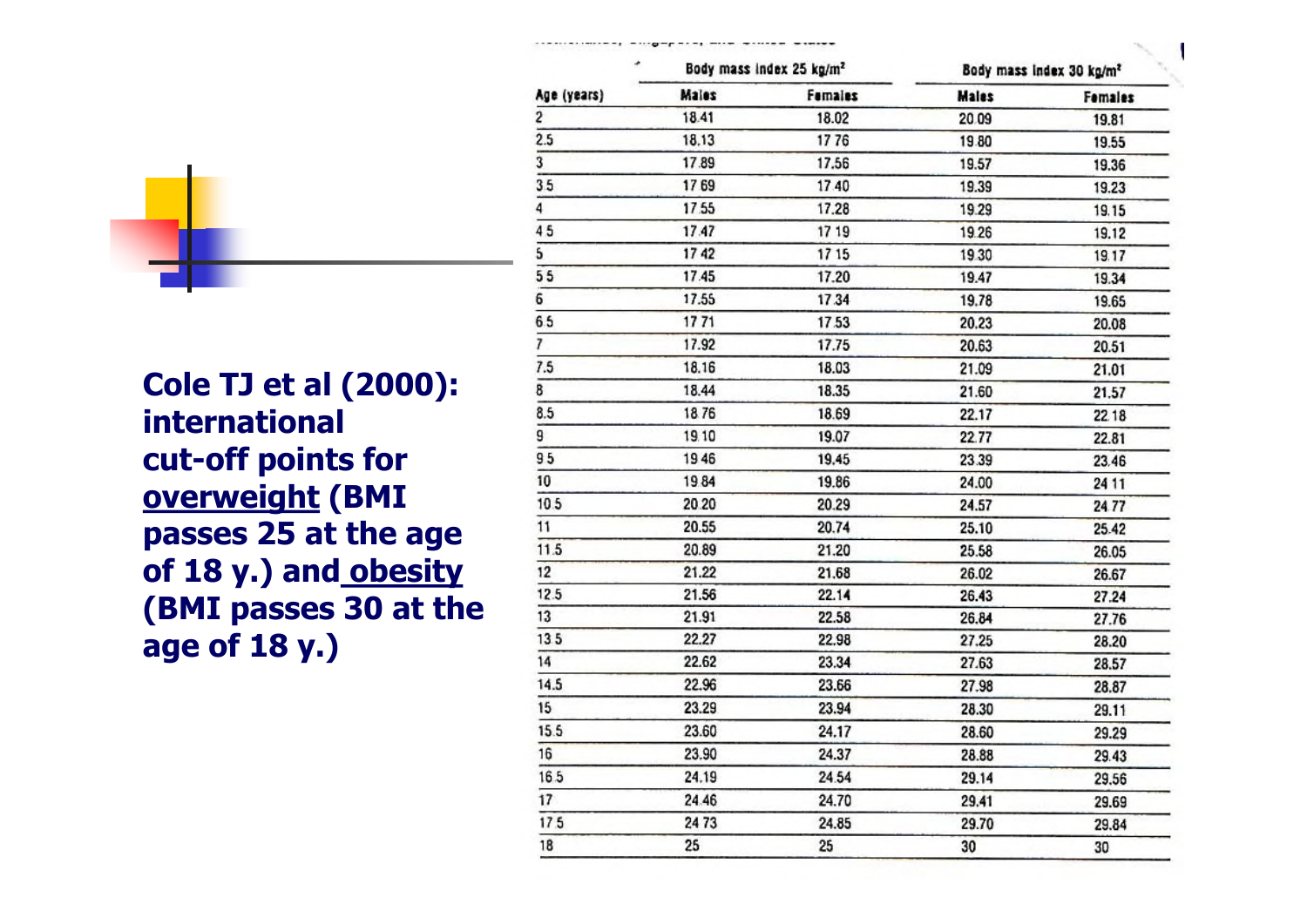## **Material and methods**

 **Several growth studies were carried out in 5 biggest towns of Lithuania (Vilnius, Kaunas, Klaipeda, Panevezys, Siauliai) and surrounding: > 9000 adolescents (10-20 y. old) and > 500 young adults (20-40 y. old) were investigated in 2001-2005.**

**Anthropometry was performed according to standard methods of Martin-Saller (1957).**

**Prevalence of overweight and obesity among adolescents was estimated using two methods of** *cut-off points***: CDC charts (BMI 85P and 95P) and international cut-off points for overweight and obesity (T.Cole, 2000).** 

 **Perception of body size and different body parts among young people (both females and males) from different social starta was accessed according to questionnaire developed together with psychologists.**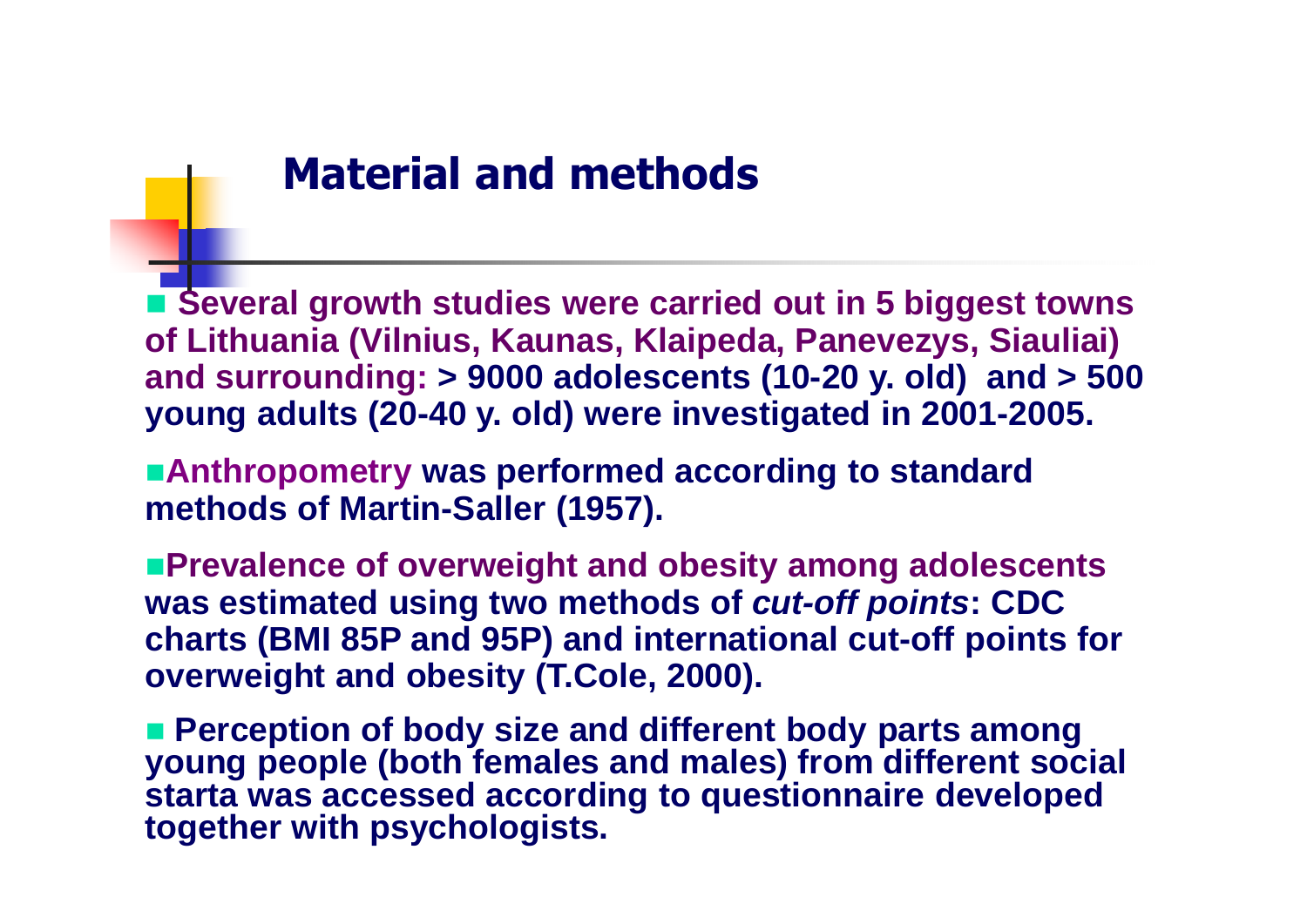## **Secular trend of BMI of adolescent Lithuanian girls during the 1925-2002 y. period**

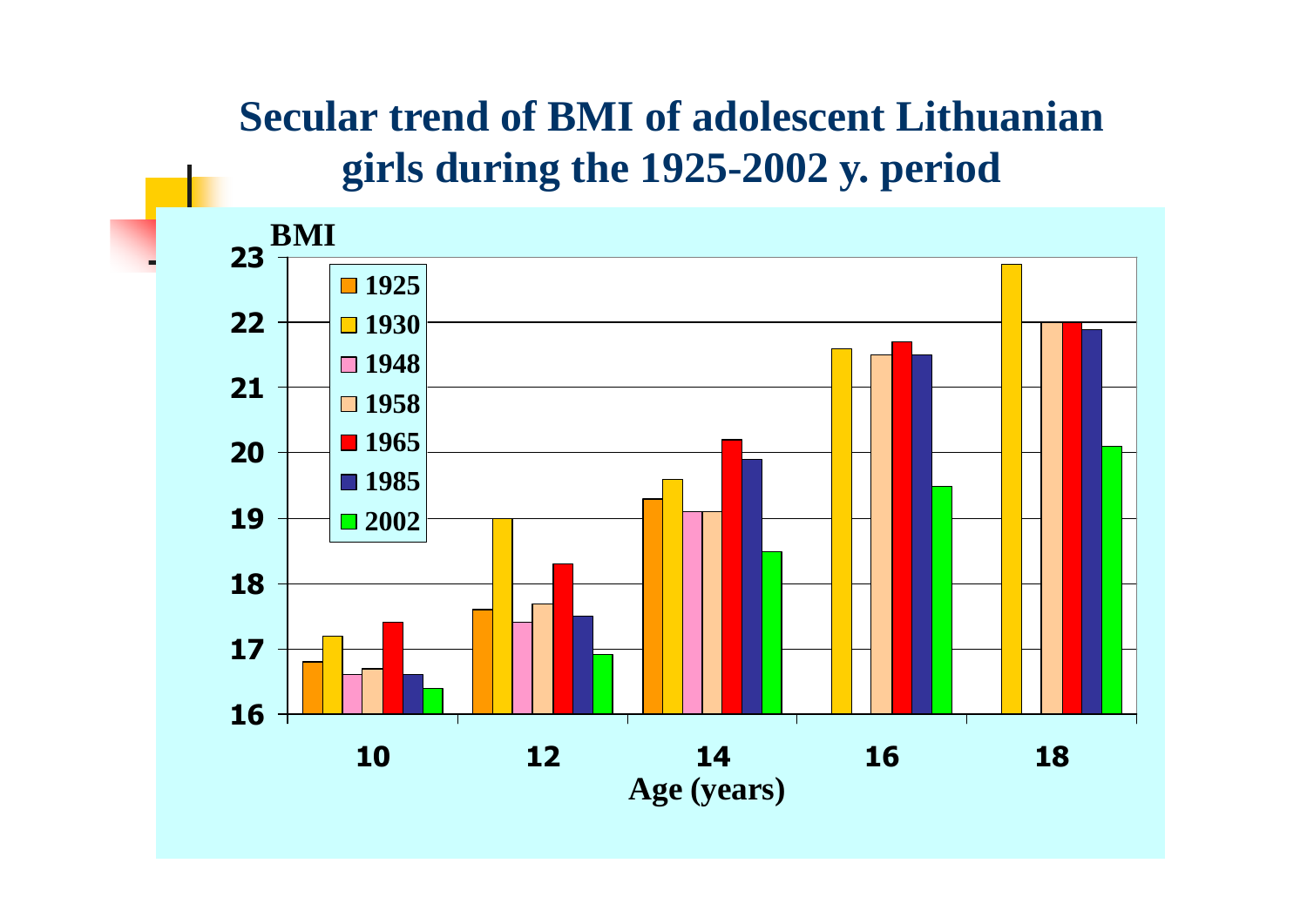## **Secular trend of BMI of adolescent Lithuanian boys during the 1925-2002 y. period**

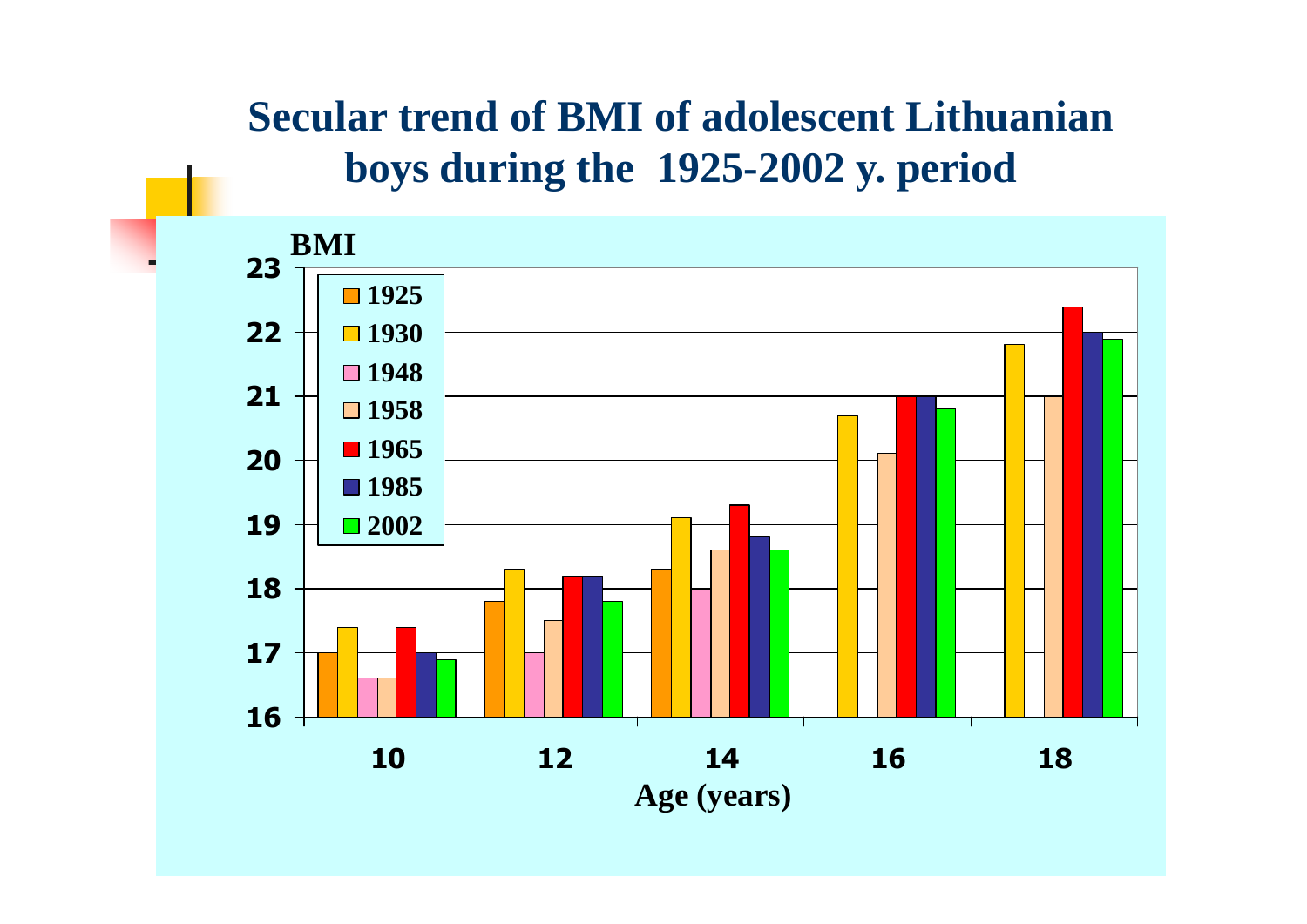## **Changes of BMI of adolescent Lithuanian girls during the 1985-2002 y. period**

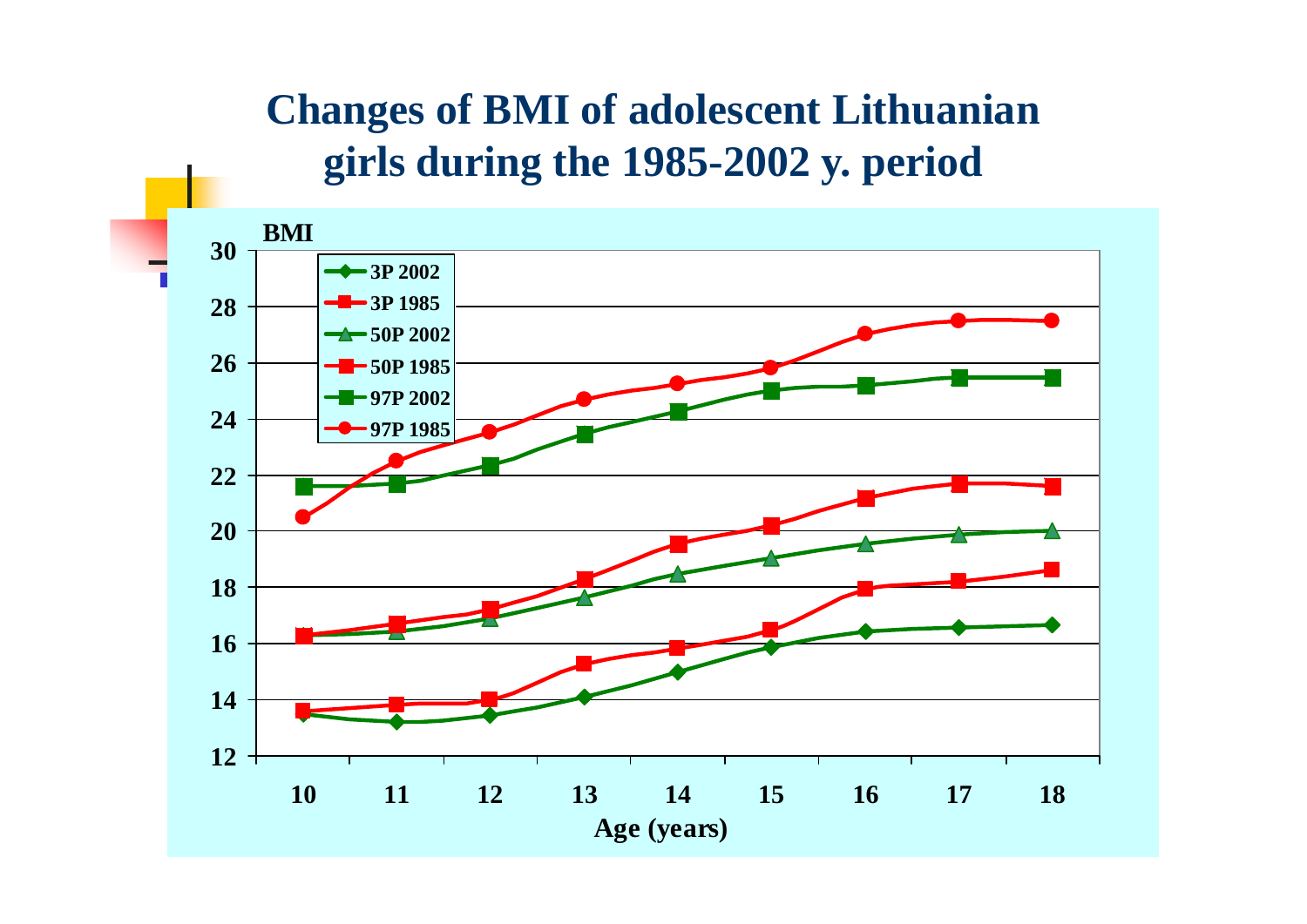## **Changes of BMI of adolescent Lithuanian boys during the 1985-2002 y. period**

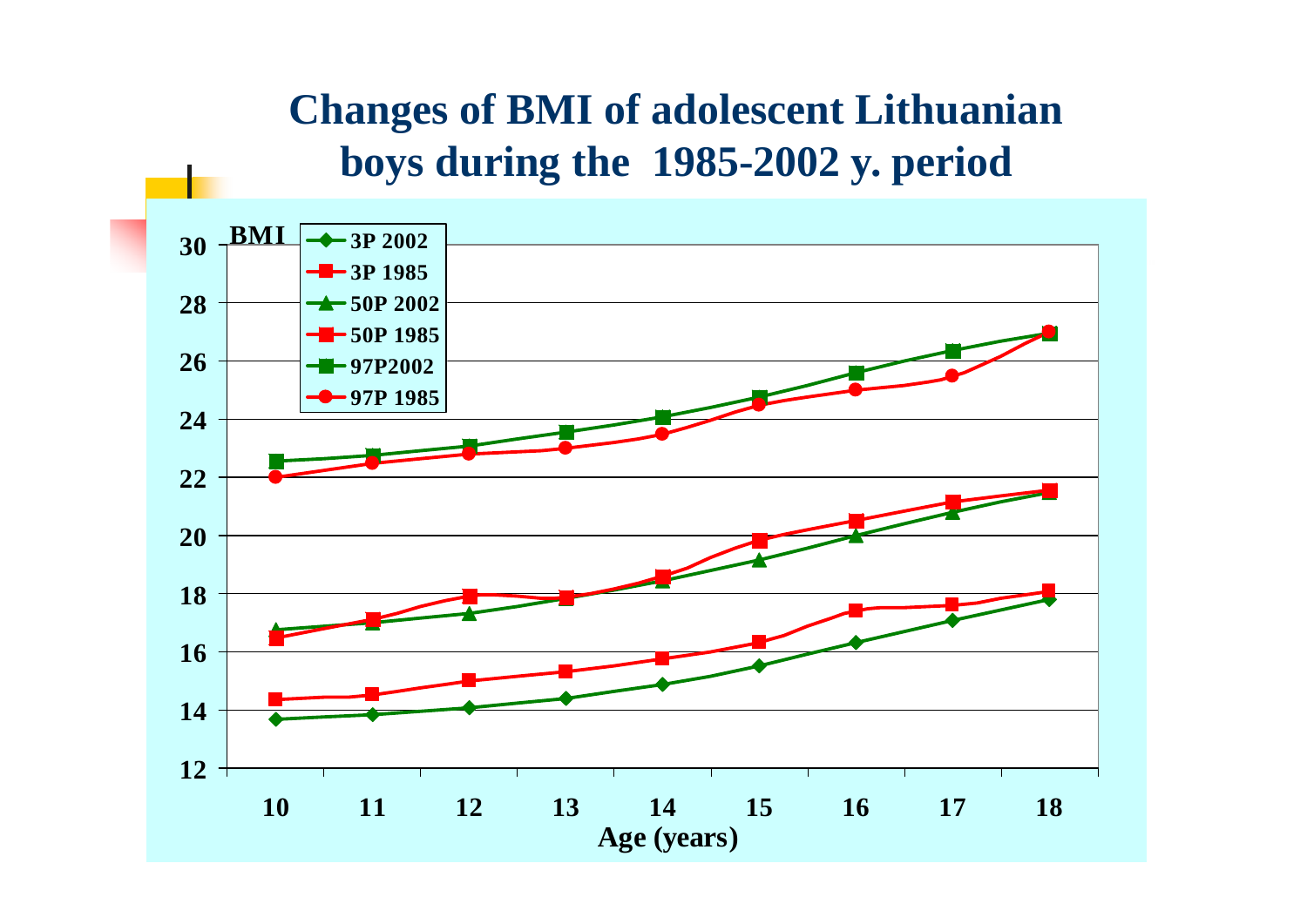#### **International Cut-off points for overweight and obesity (red lines) and BMI 90P, 97P of Lithuanian boys (green lines)**

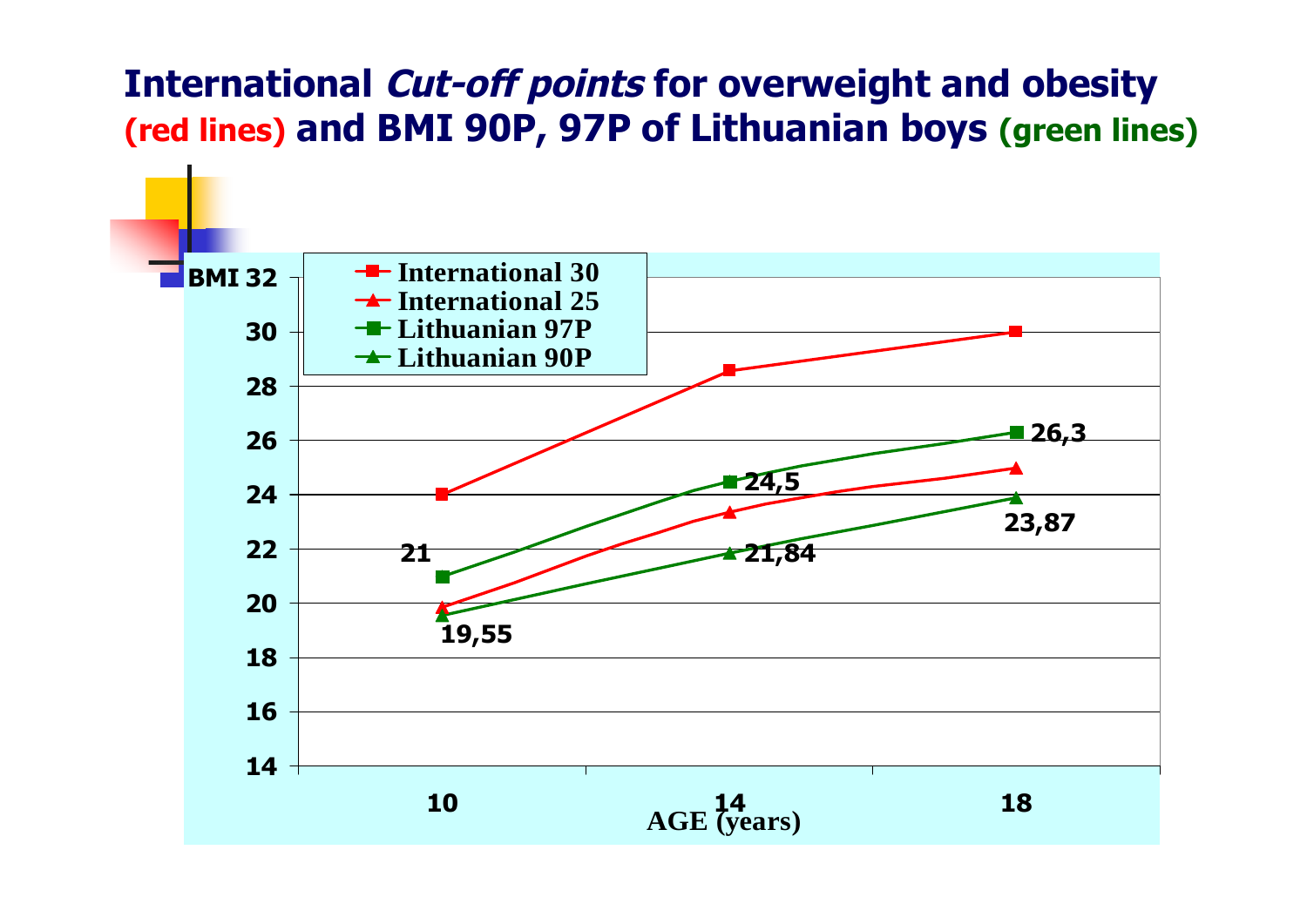#### **International Cut-off points for overweight and obesity (red lines) and BMI 90P, 97P of Lithuanian girls (green lines)**

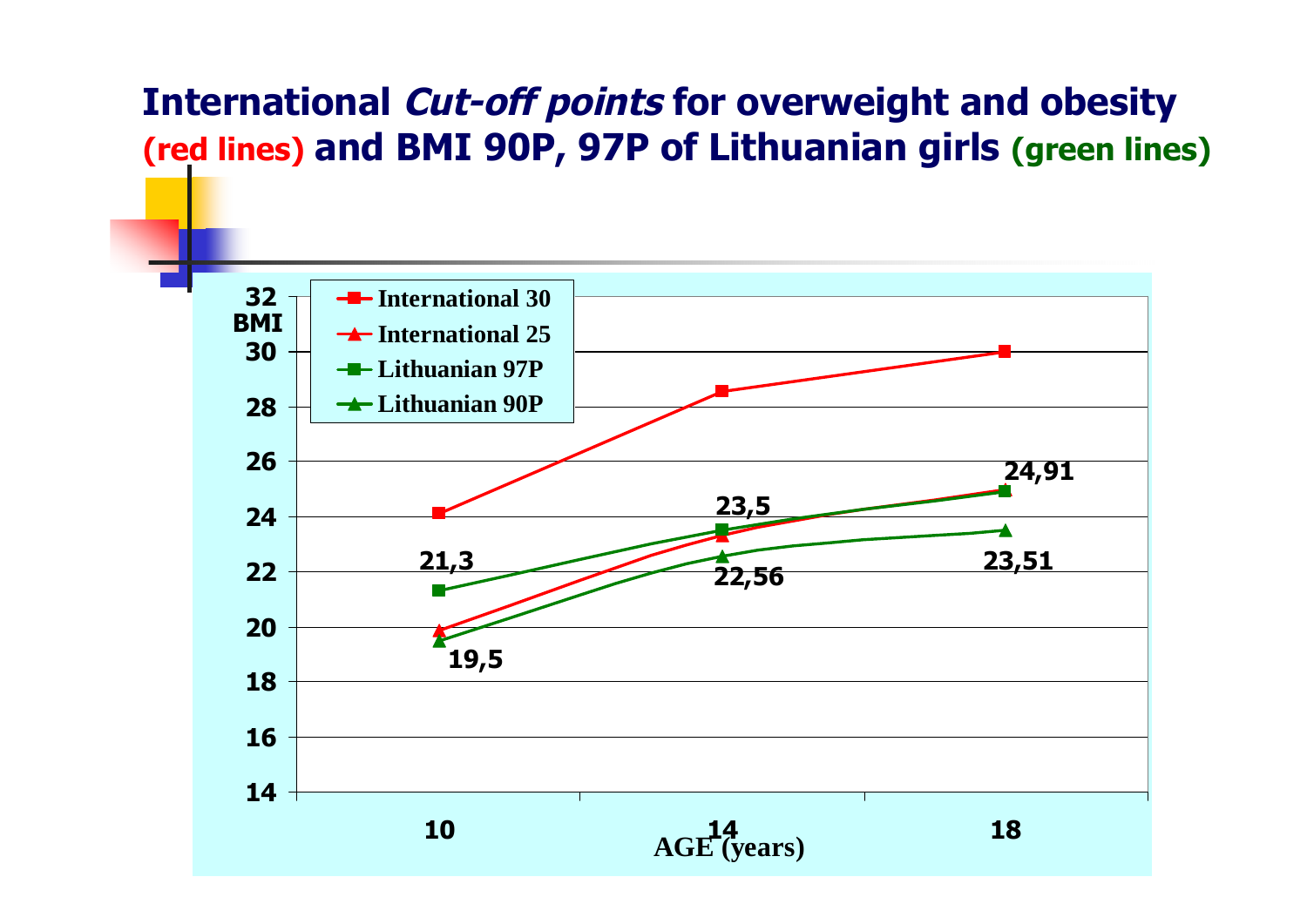

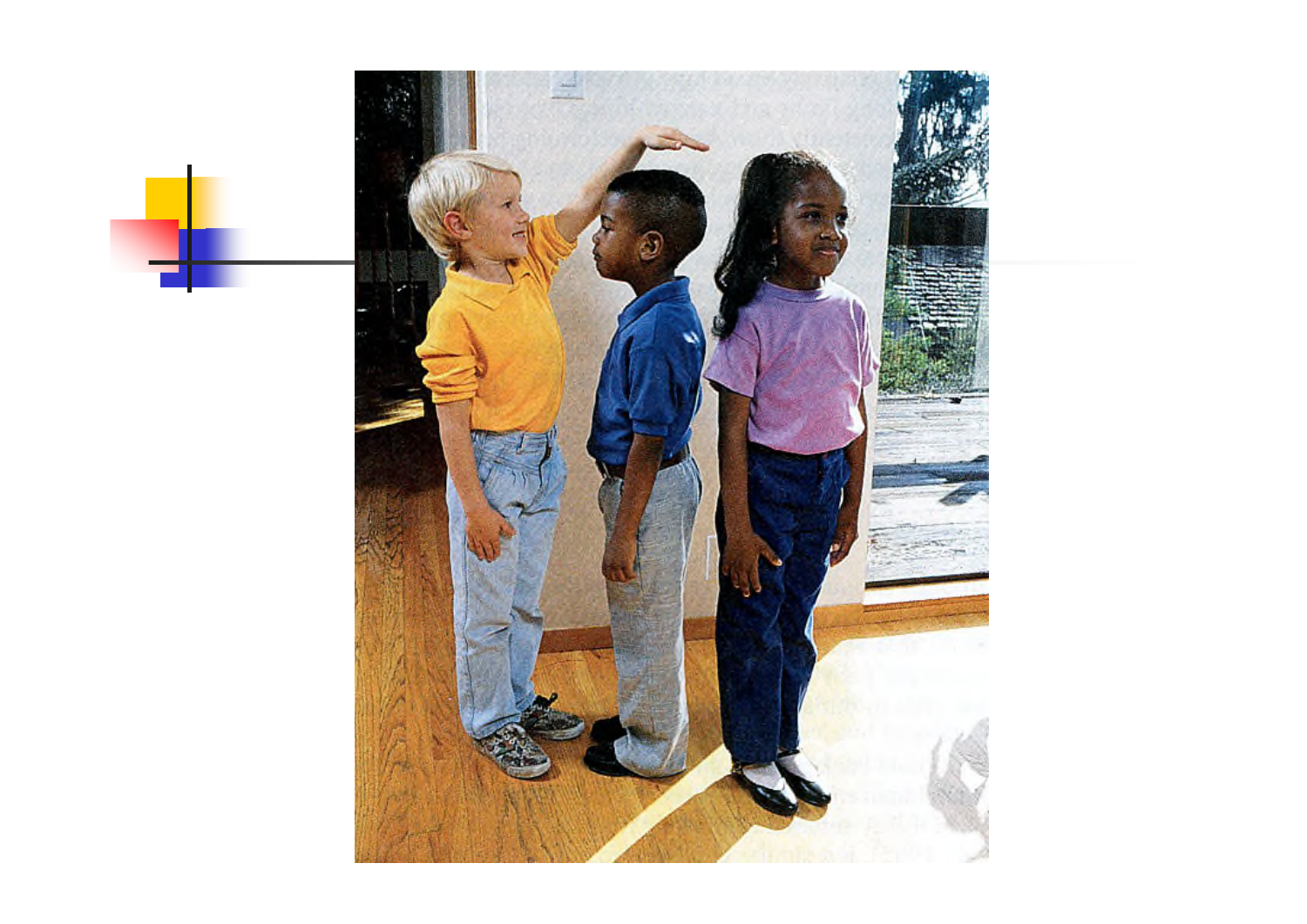## **For comparison of BMI of Lithuanian children the following references were used:**

- **US: CDC growth charts (2000)**
- **UK: T.J.Cole, J.V.Freeman, M.A.Preece (1990)**
- **France : M.F.Rolland-Cachera, T.J.Cole, M.Sempe et al. (1991)**
- **Sweeden: G.Lindgren, A.Strandell, T.J.Cole, M.Healy, J.M.Tanner (1995)**
- **Italy: A.Luciano, F.Bressan, G.Zoppi (1997)**
- **China: S.S.Leung, T.J.Cole, L.Y.Tse, J.T.F.Lau (1998)**
- **The Netherland: T.J.Cole, M.J. Roede (1999)**
- **Germany: Kromeyer-Hauschild K, Wabitsch M, Kunze D et al. (2001)**
- **Belgium (Flanders): M.Roelants M, R.Hauspie (2004)**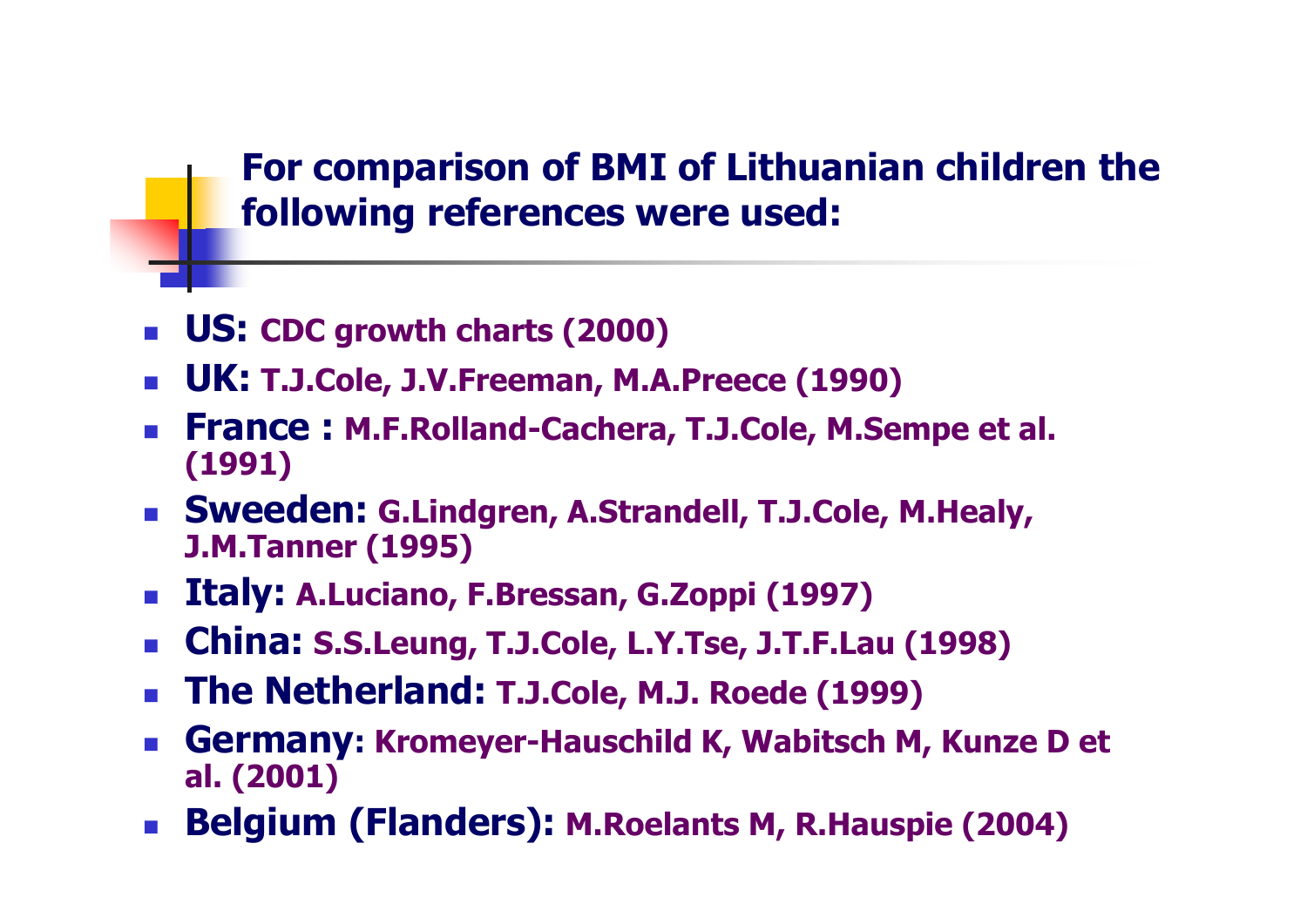#### **International Cut-off points for overweight and obesity (red lines) and 97P of BMI of boys from different countries (Lithuanian data presented as a green line)**

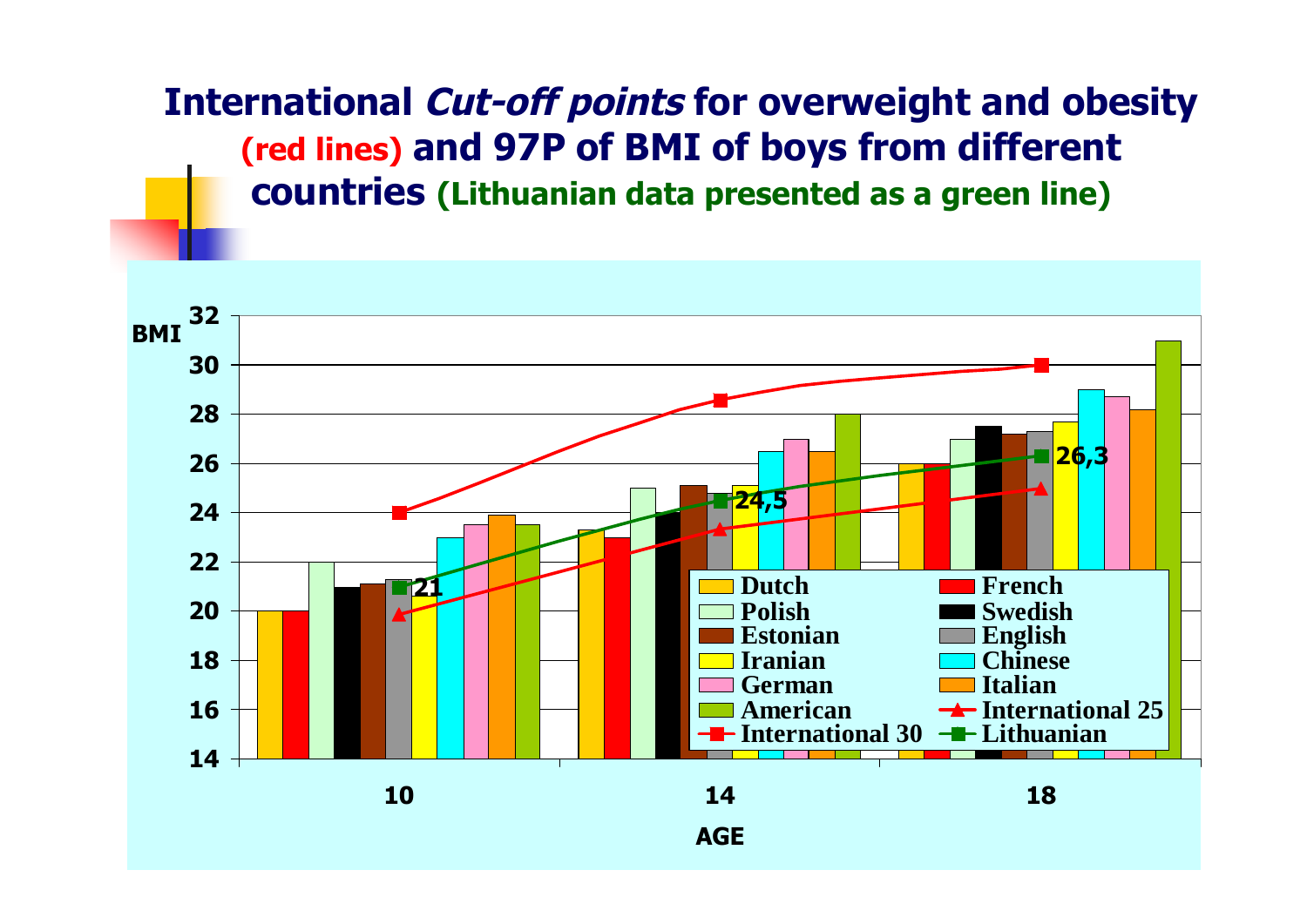#### **International Cut-off points for overweight and obesity (red lines) and 90P of BMI of boys from different countries (Lithuanian data presented as a green line)**

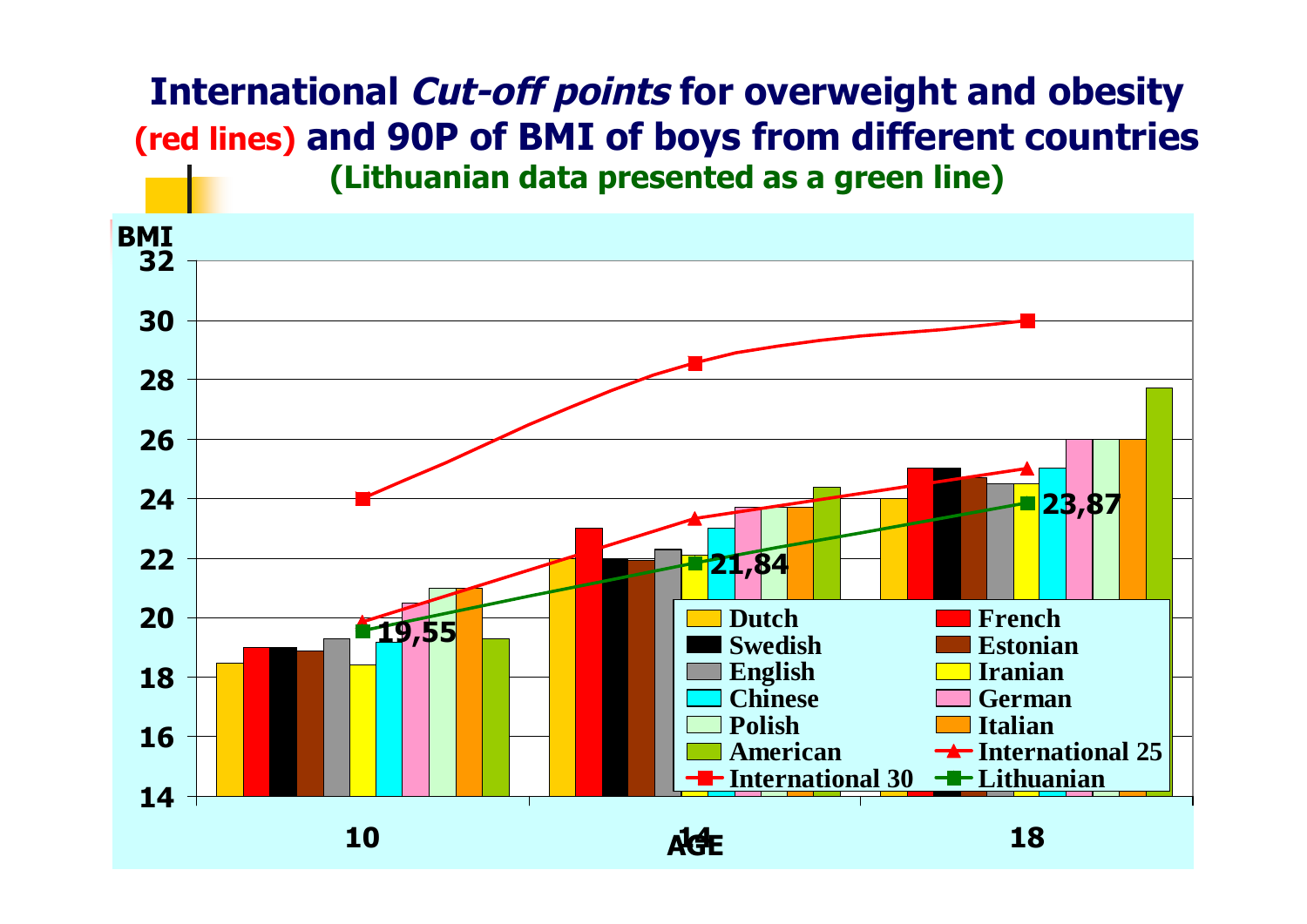## **International Cut-off points for overweight and obesity (red lines) and 97P of BMI of girls from different countries**



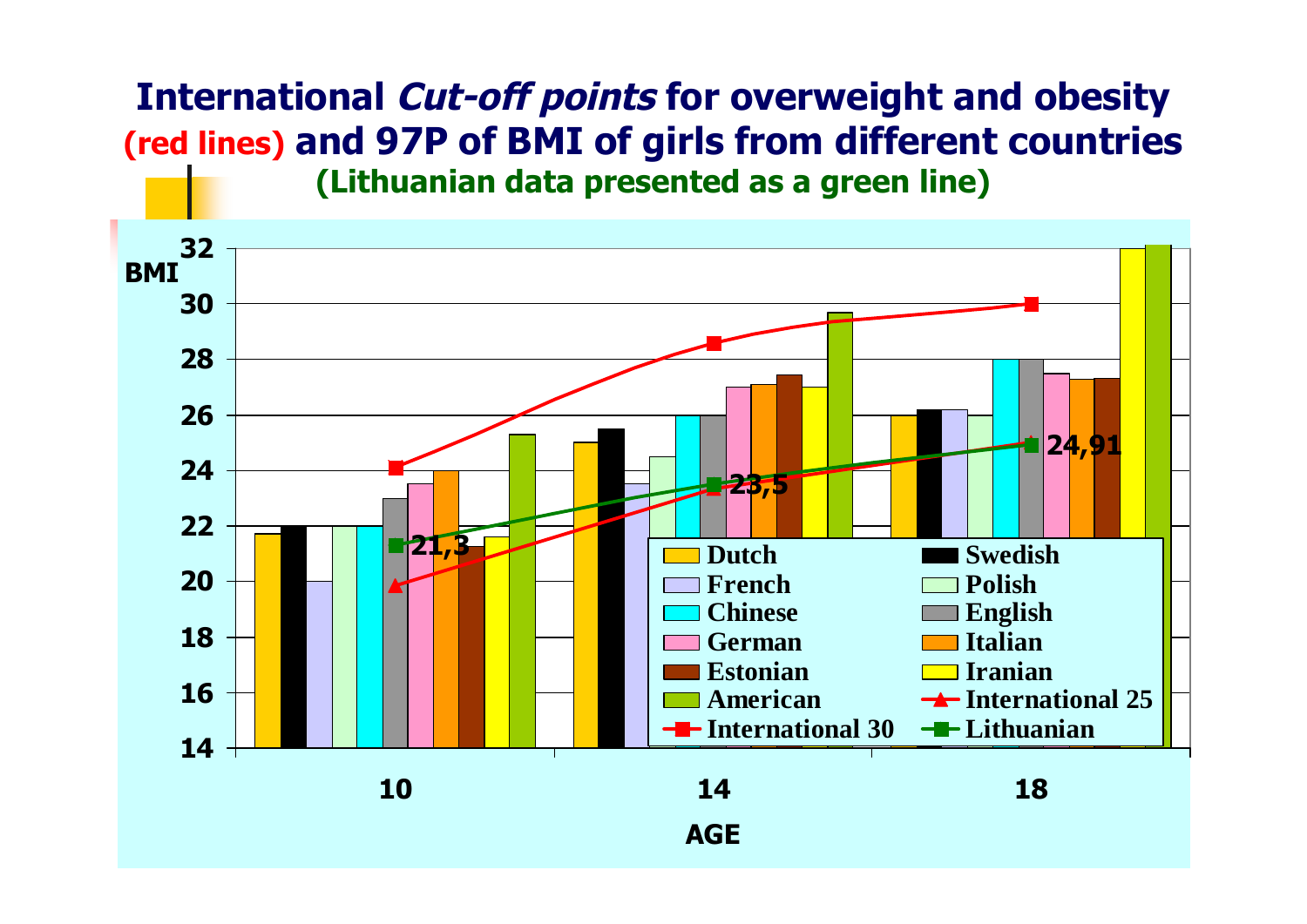# **International Cut-off points for overweight and obesity (red lines) and 90P of BMI of girls from different**

**countries (Lithuanian data presented as a green line)**

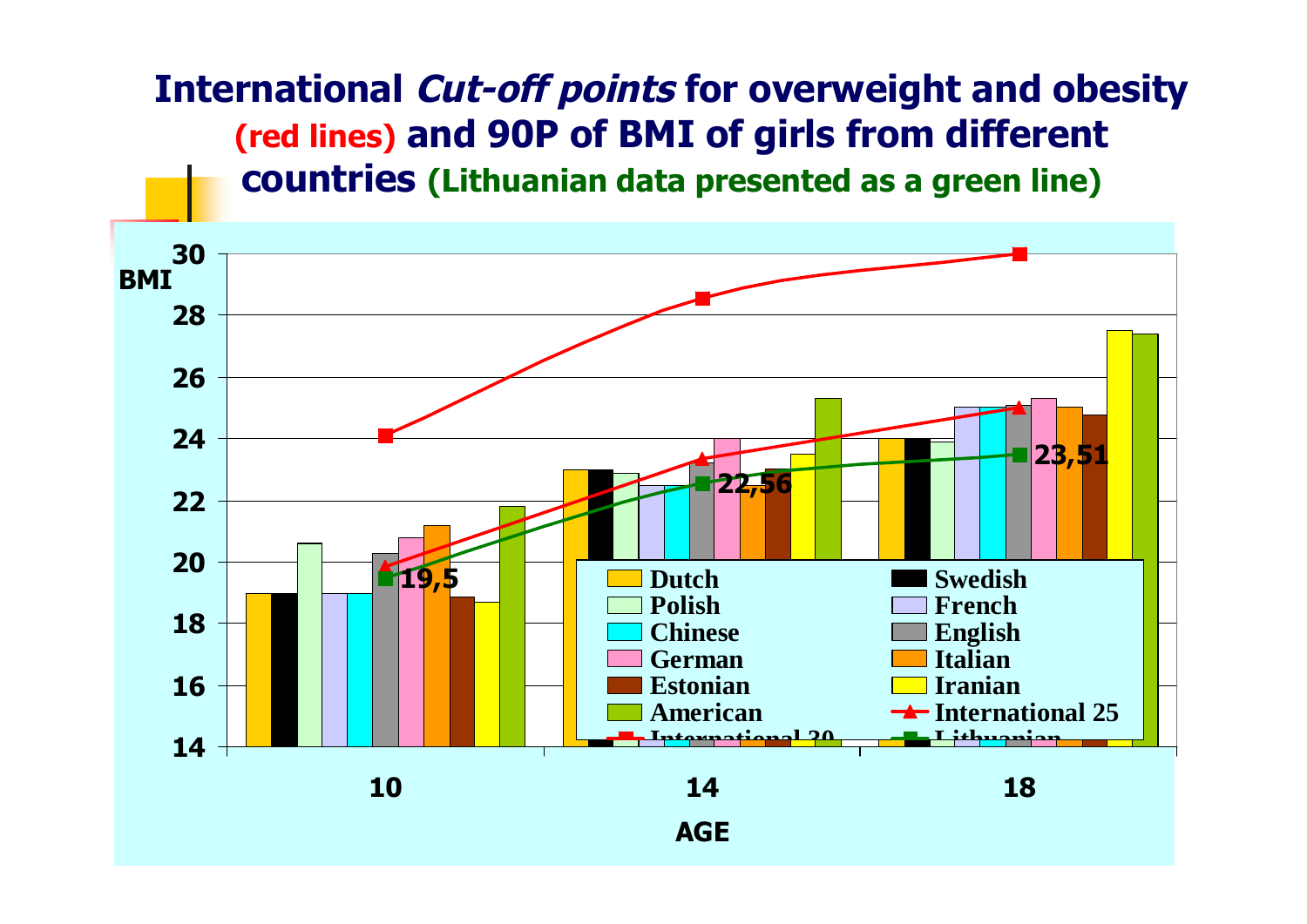## **Prevalence of overweight and obesity among Lithuanian girls according to different** *cut-off* **points for screening**

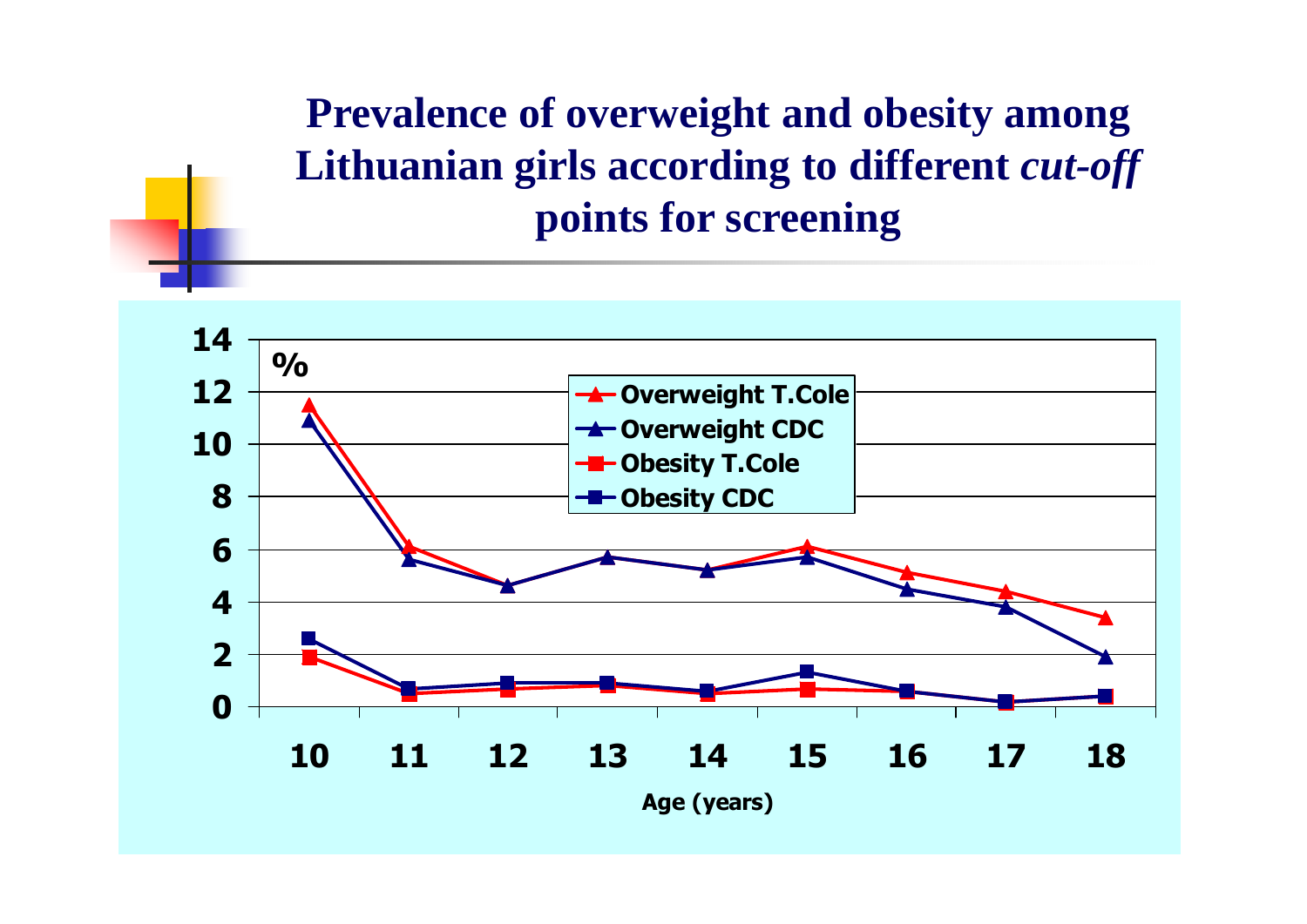**Prevalence of overweight and obesity among Lithuanian boys according to different** *cut-off* **points for screening**

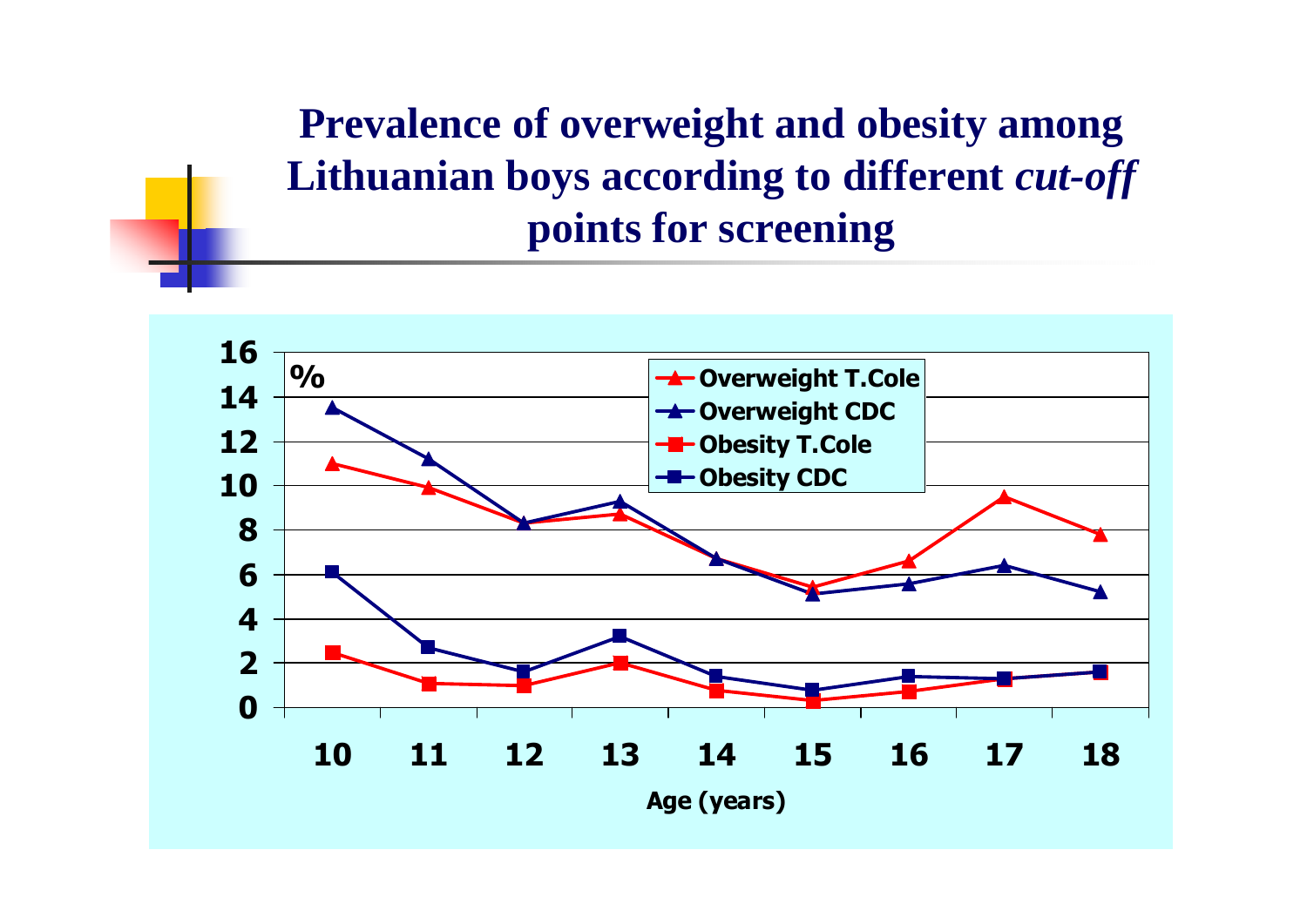## **Changes of BMI of Lithuanian women and men during the 1980-2004 y. period**

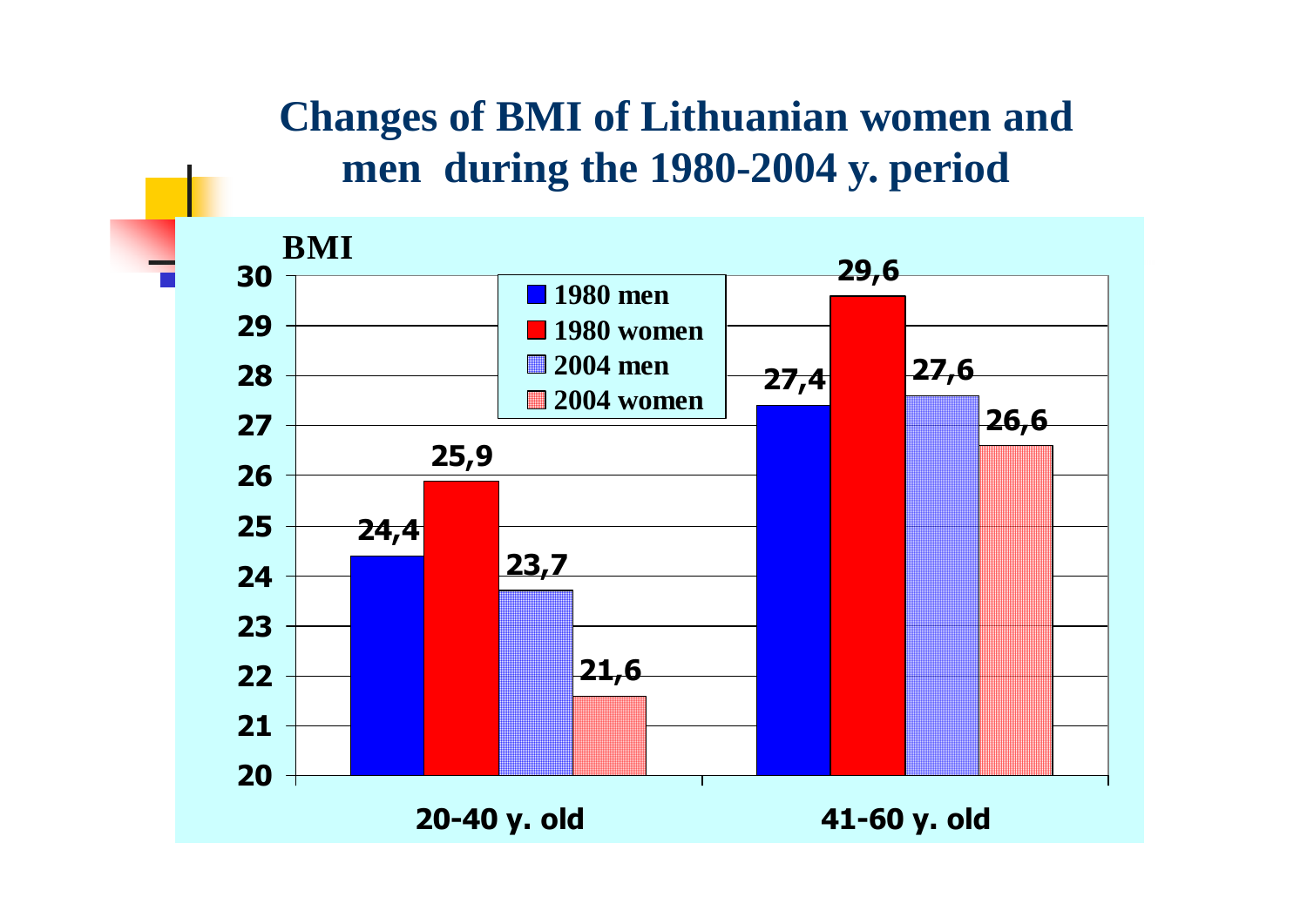## **Changes in distribution (%) of BMI of 20-40 y. old Lithuanian women and men during 1980-2004 y.**

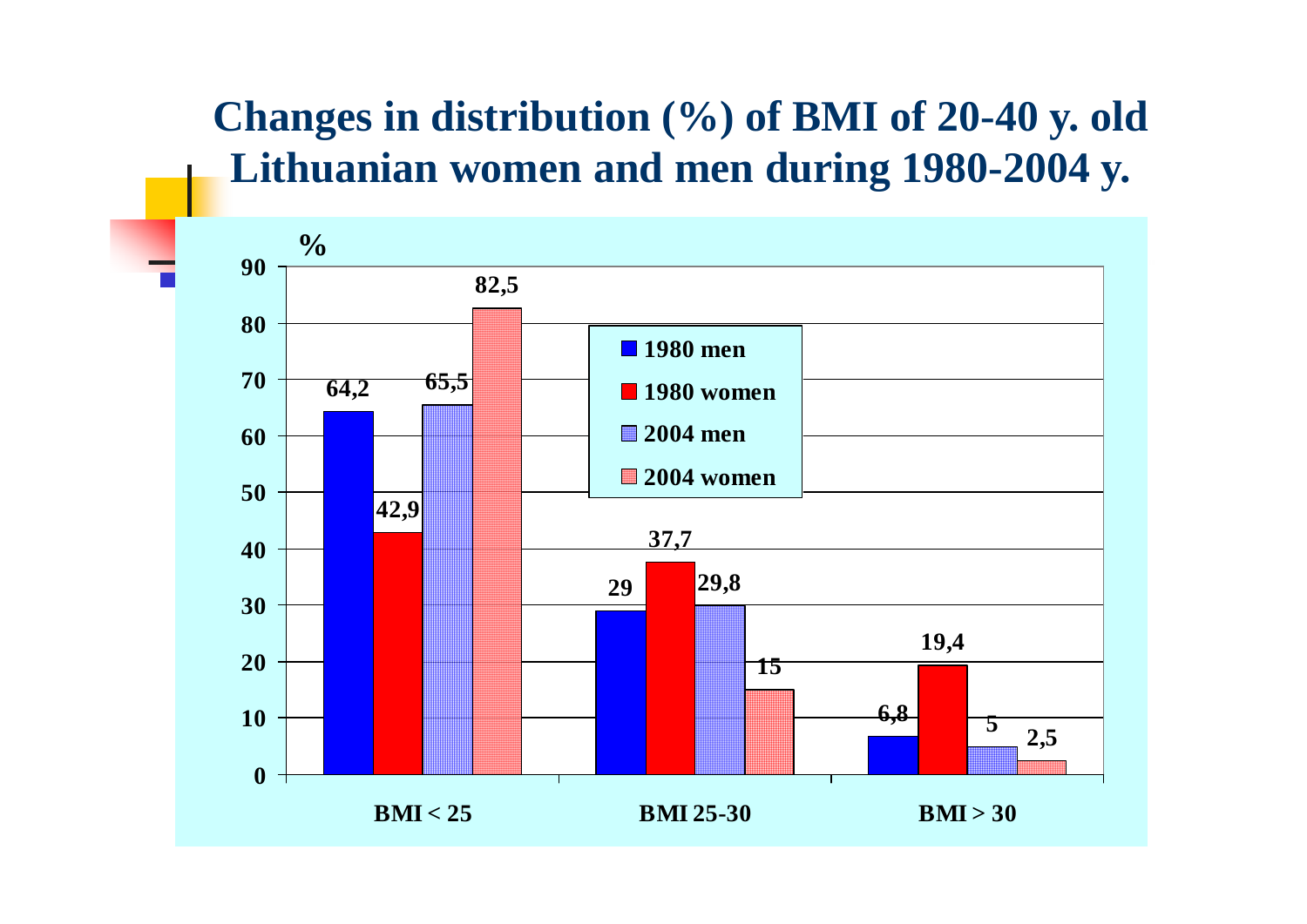## **Changes in distribution (%) of BMI of 41-60 y. old Lithuanian women and men during 1980-2004 y.**

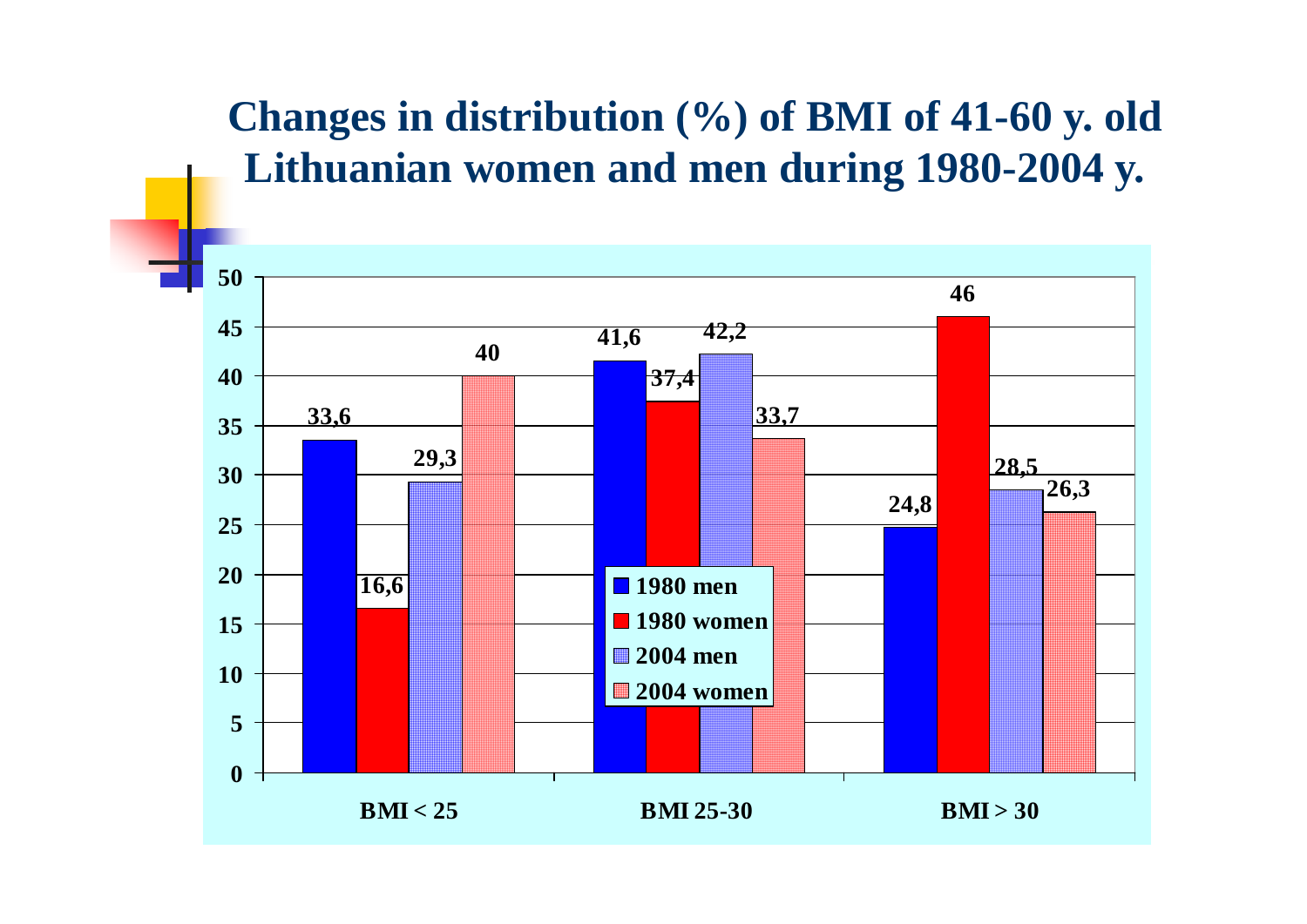# **Conclusions**

- **Example 13 During the last decades BMI of young Lithuanian females diminished more evidently in comparison with BMI changes of young Lithuanian males.**
- **The prevalence of obesity among young Lithuanian females is low – fluctuates between 0,2-2,5%, and depends on cut-off points for evaluation (males obesity is more often and compounds 1-6%).**
- **The differences in BMI trend and prevalence of obesity among young Lithuanians could be related rather to different body images in both sexes and stronger social pressure on women, more evident dissatisfaction with the body and wish to change it according to moden fashion.**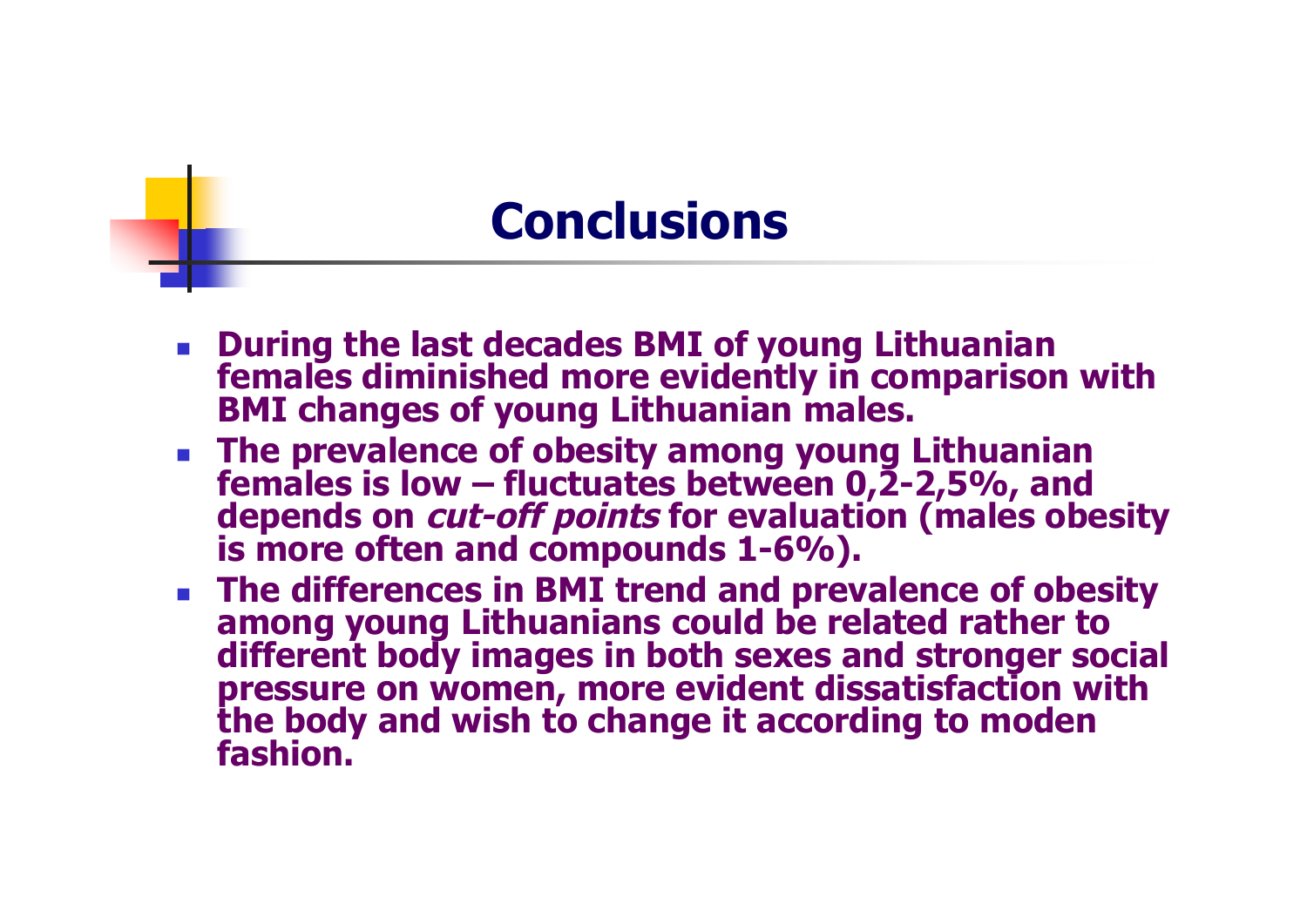

# **Body image in young Lithuanians**

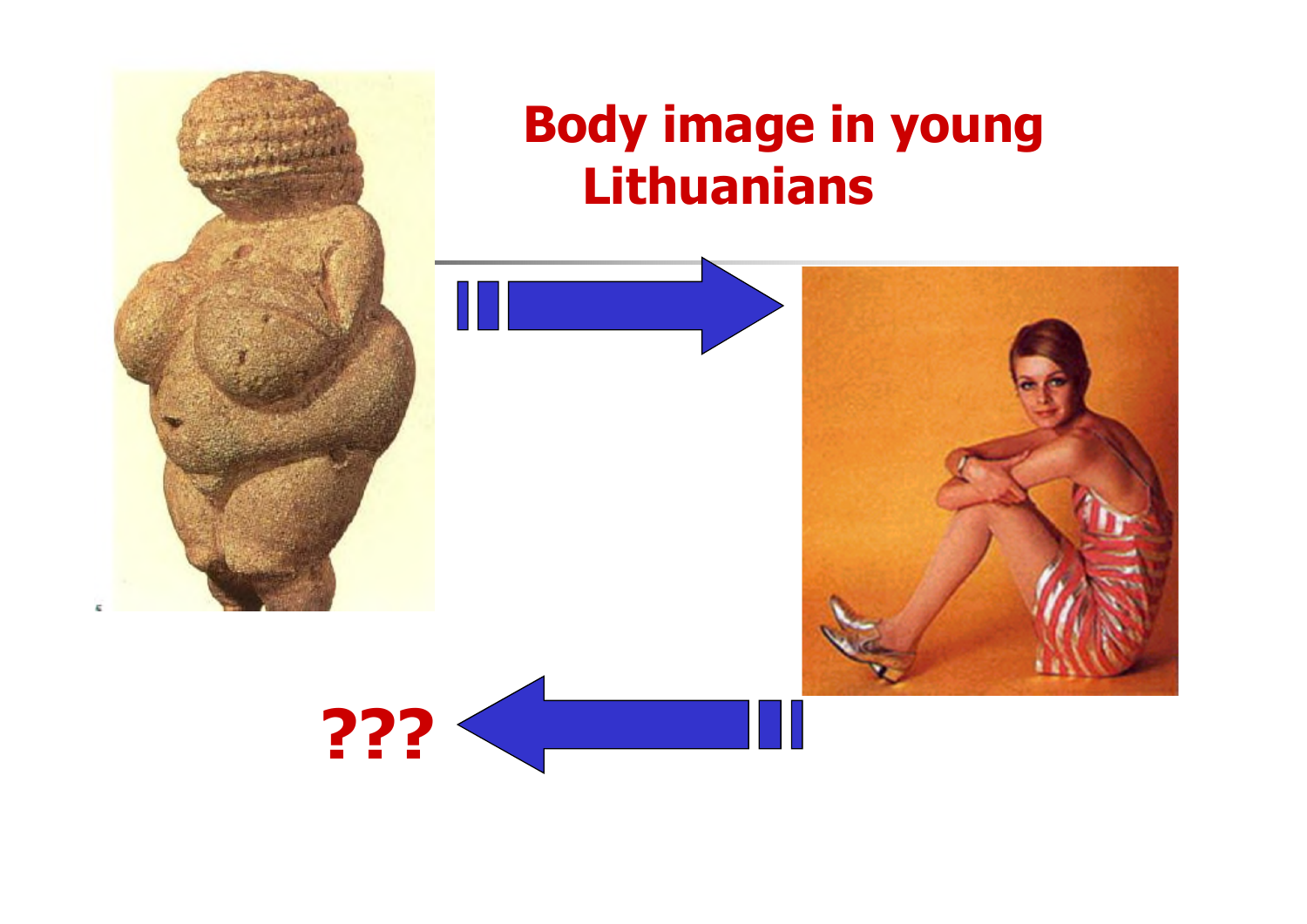## **Females Body Image during the last few decades**



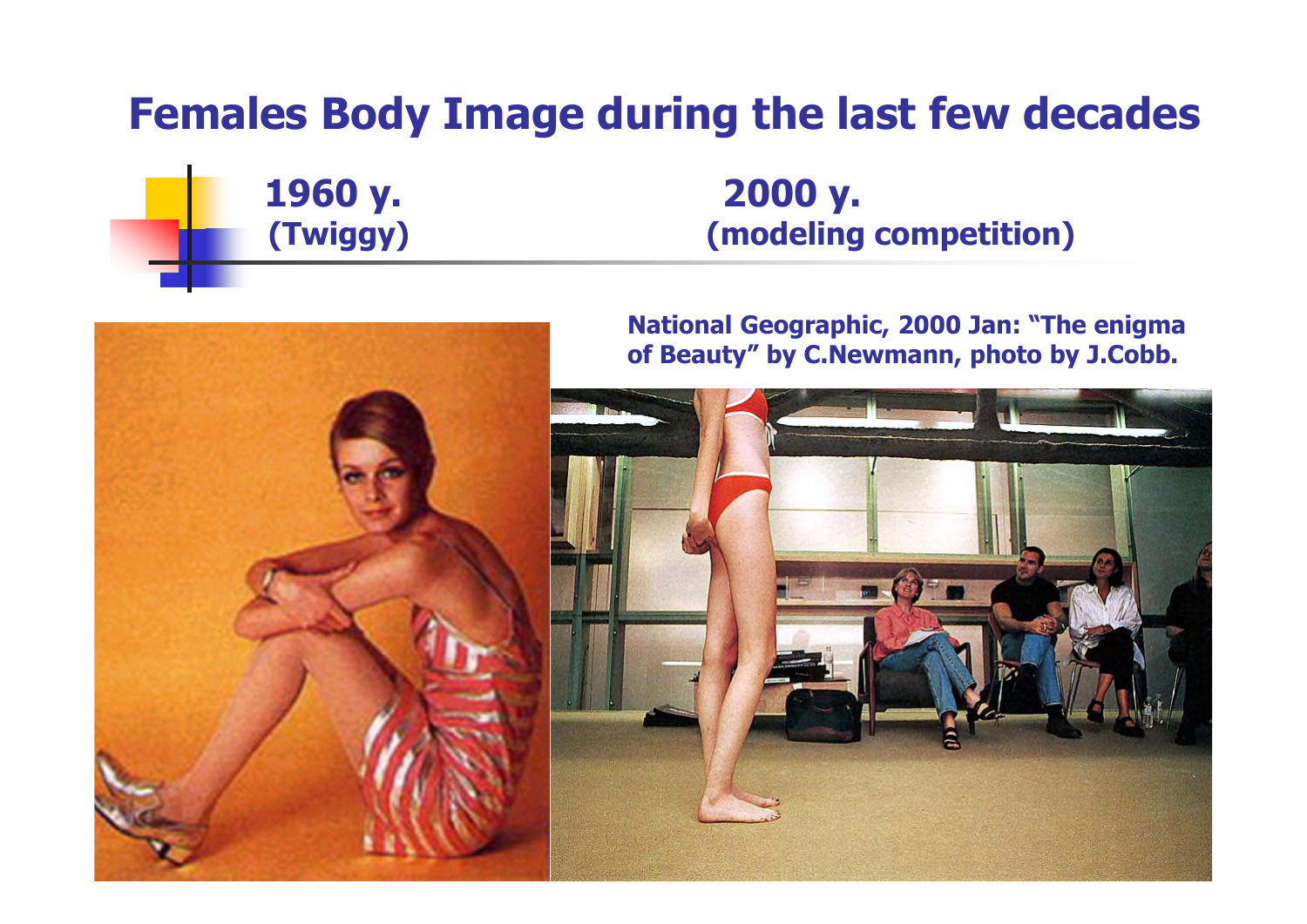## **% of Lithuanian girls with incorrect Body Size Perception according to their actual BMI**

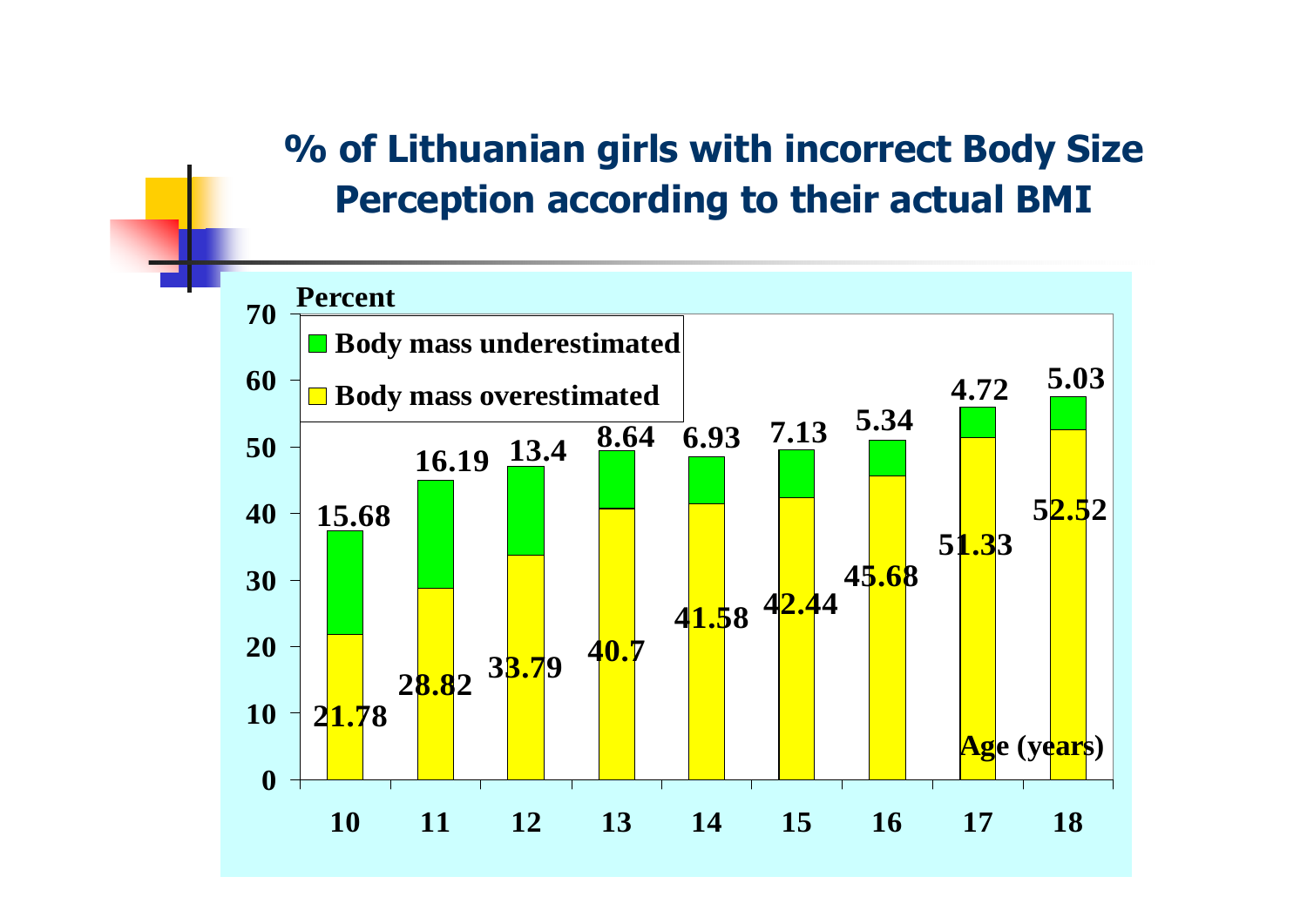### **Perception of Body Size of girls with BMI > 75 percentile according to age**

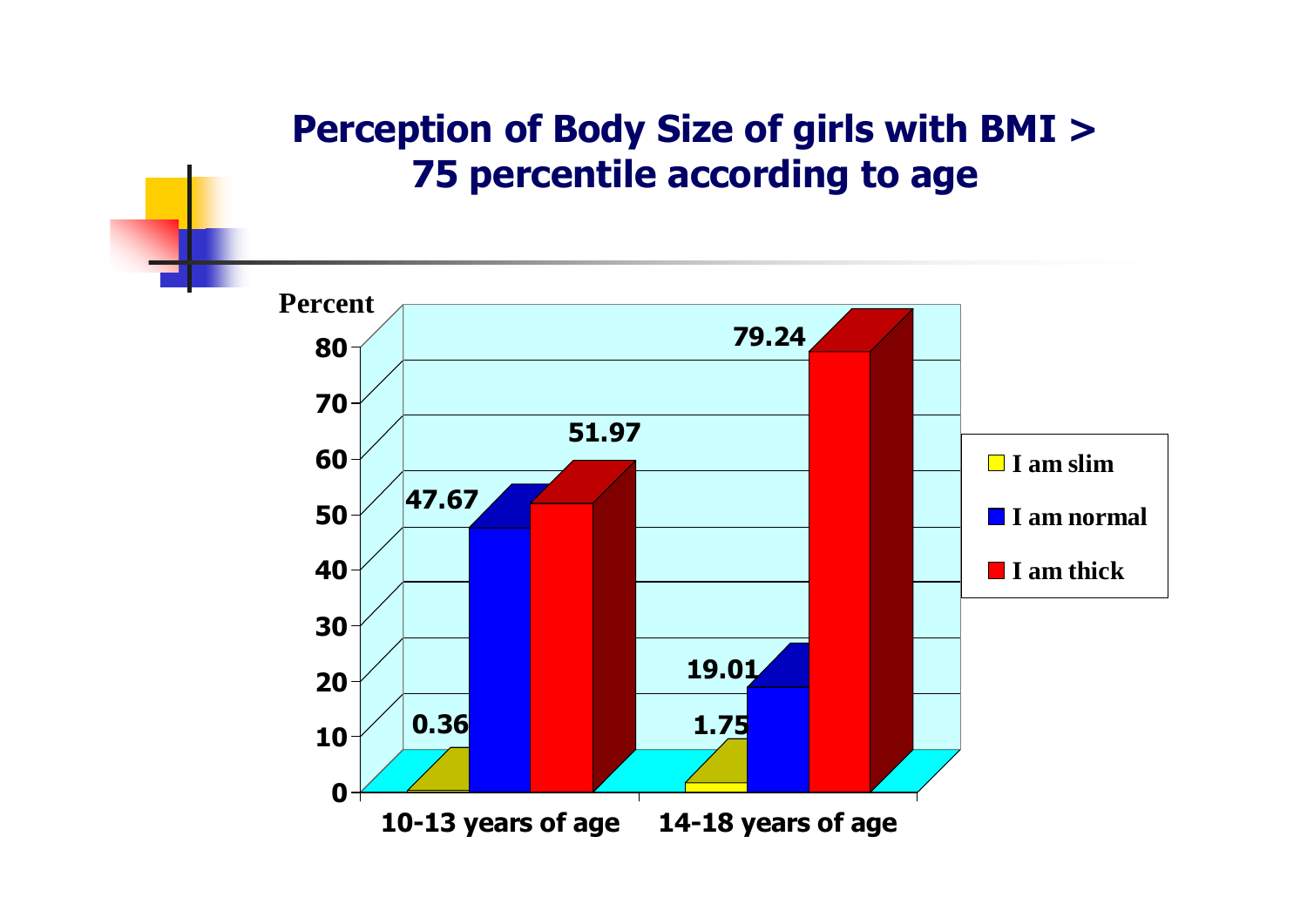## **Perception of Body Size of girls with normal BMI according to age**

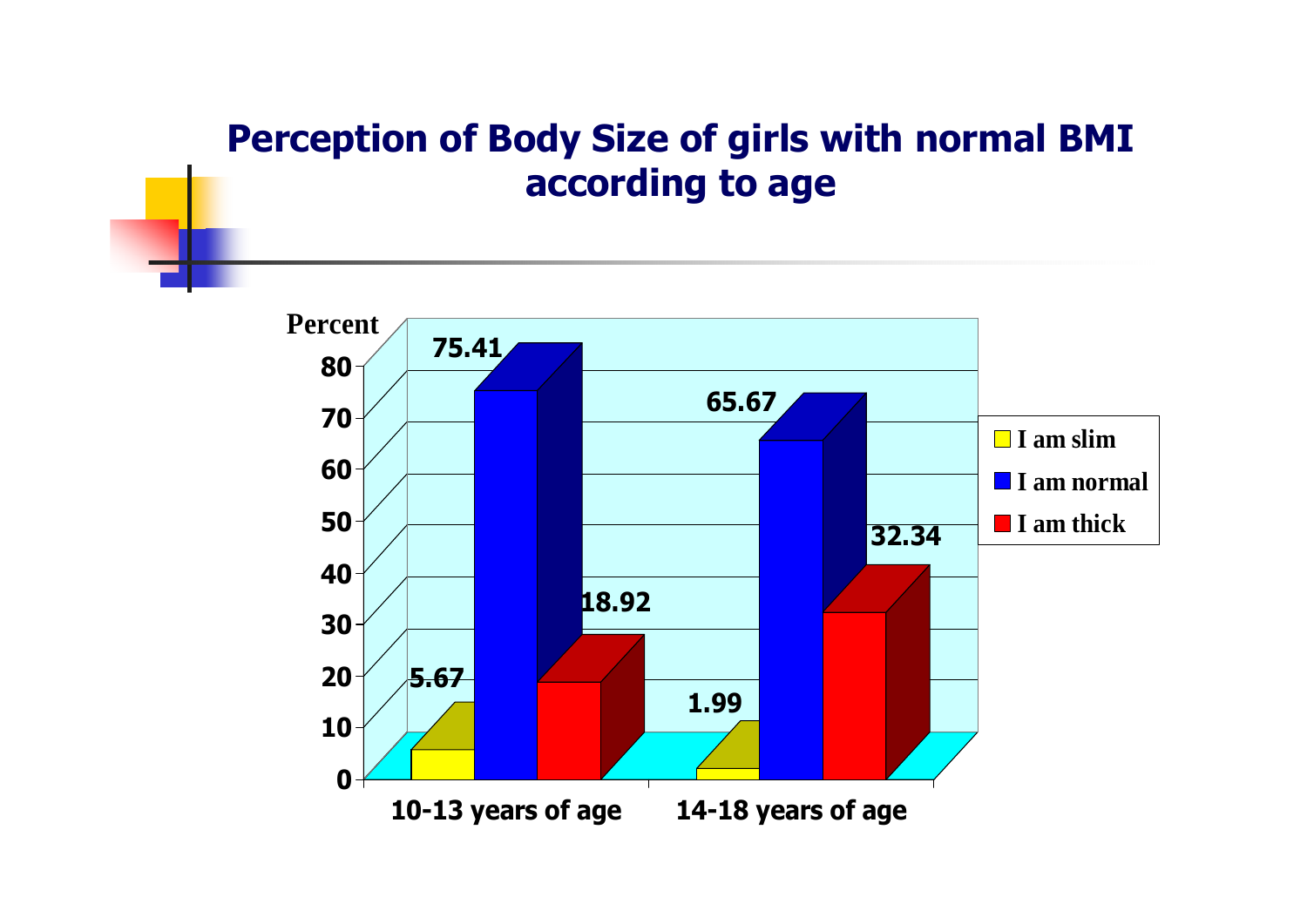### **Perception of Body Size of girls with BMI < 25 percentile according to age**

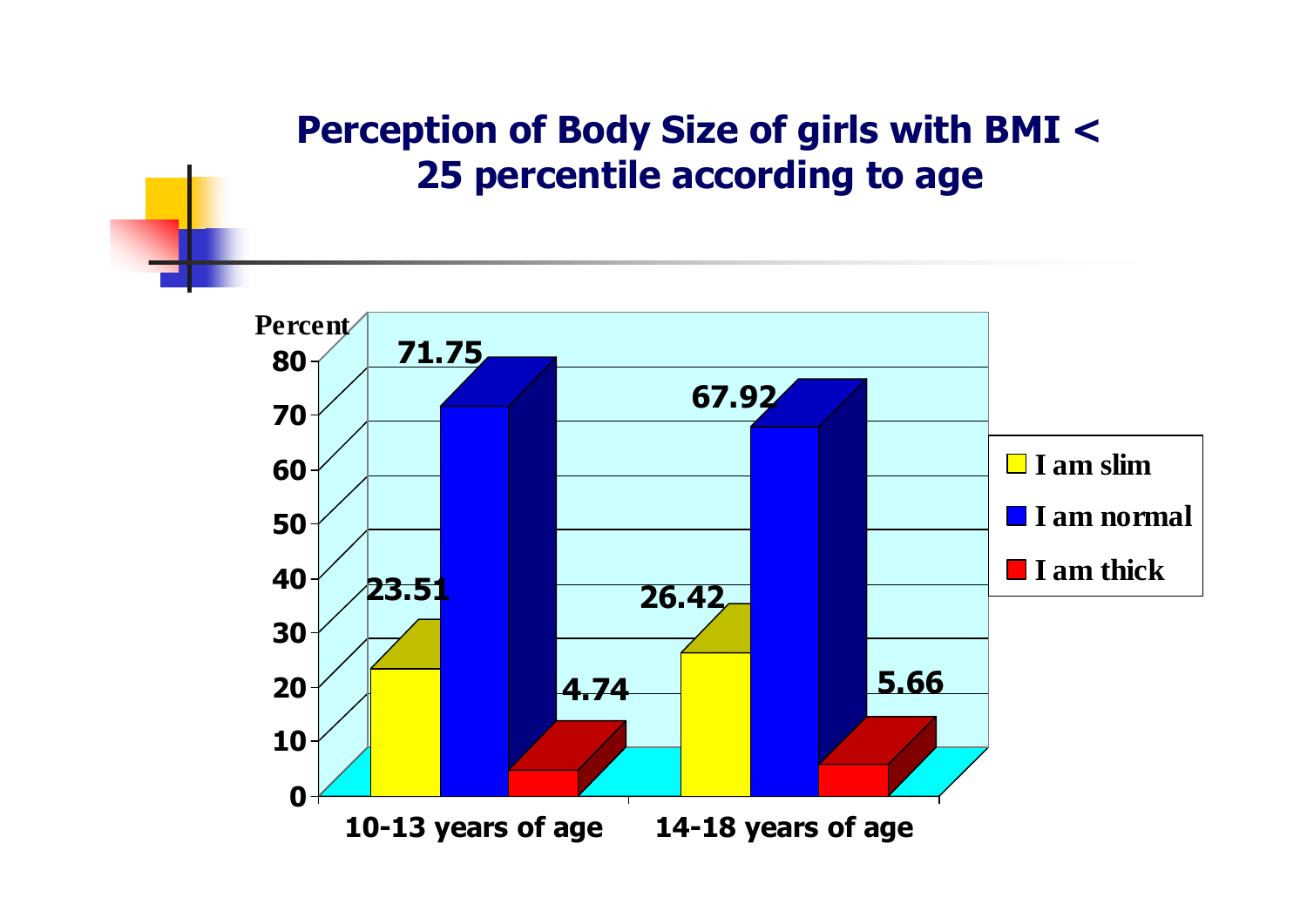#### **Factors of Body Size Perception and Dissatisfaction of Lithuanian girls (% of girls under influence)**

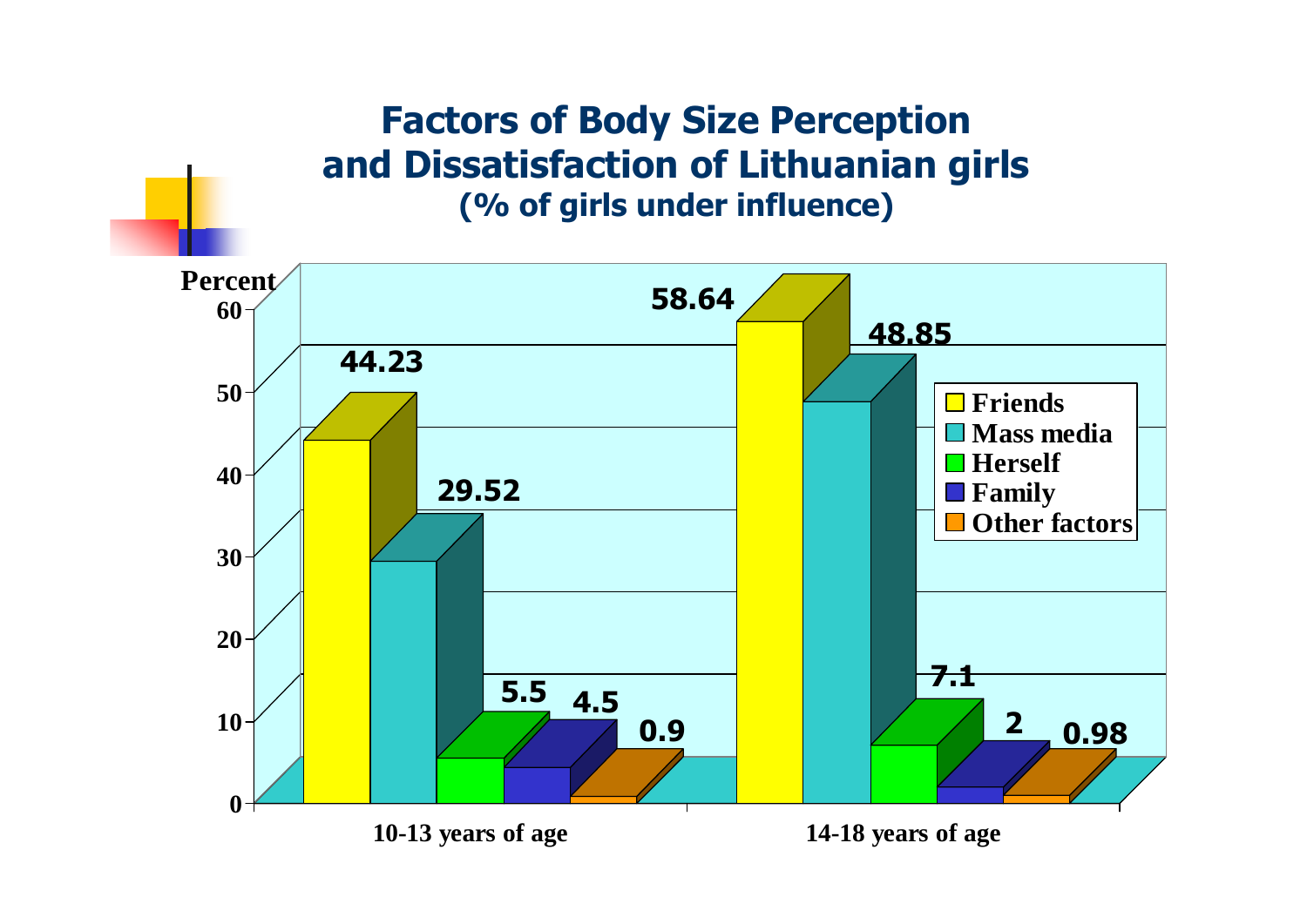

Photo illustration by Devin Miller and Jason Adams - Daily Frantian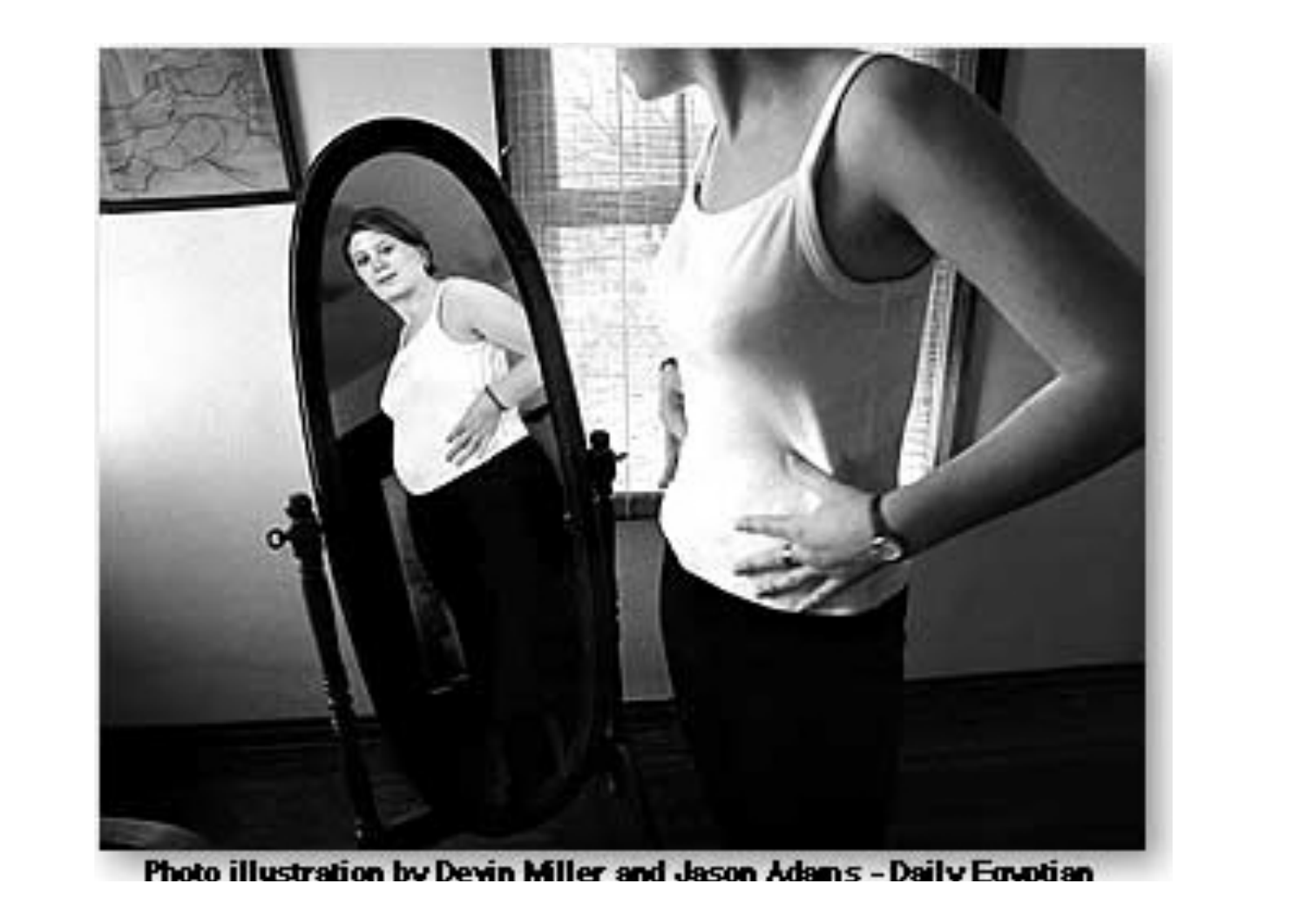#### **BMI of Lithuanian youngsters from different social strata**

### **Study in 2004-2005**

**- Body size and shape, body composition and proportions, also self-esteem of young Lithuanian females and males from Vilnius city were examined (data were collected by J.Tutkuviene, G.Tomkute, M.Kurminas):**

**- 167 Medical students from Vilnius University (90 girls and 77 boys) of 19-20 years of age;**

**- 85 Students of Vilnius Vocational Training School (41 girls-tailors and 44 boys-machinists) of 19-20 years of age;**

**- for comparison of sports activity and weight concerns – study on women from Vilnius leisure sorts club was performed: 52 young 20-29 y.a.) women were examined according to wide program.**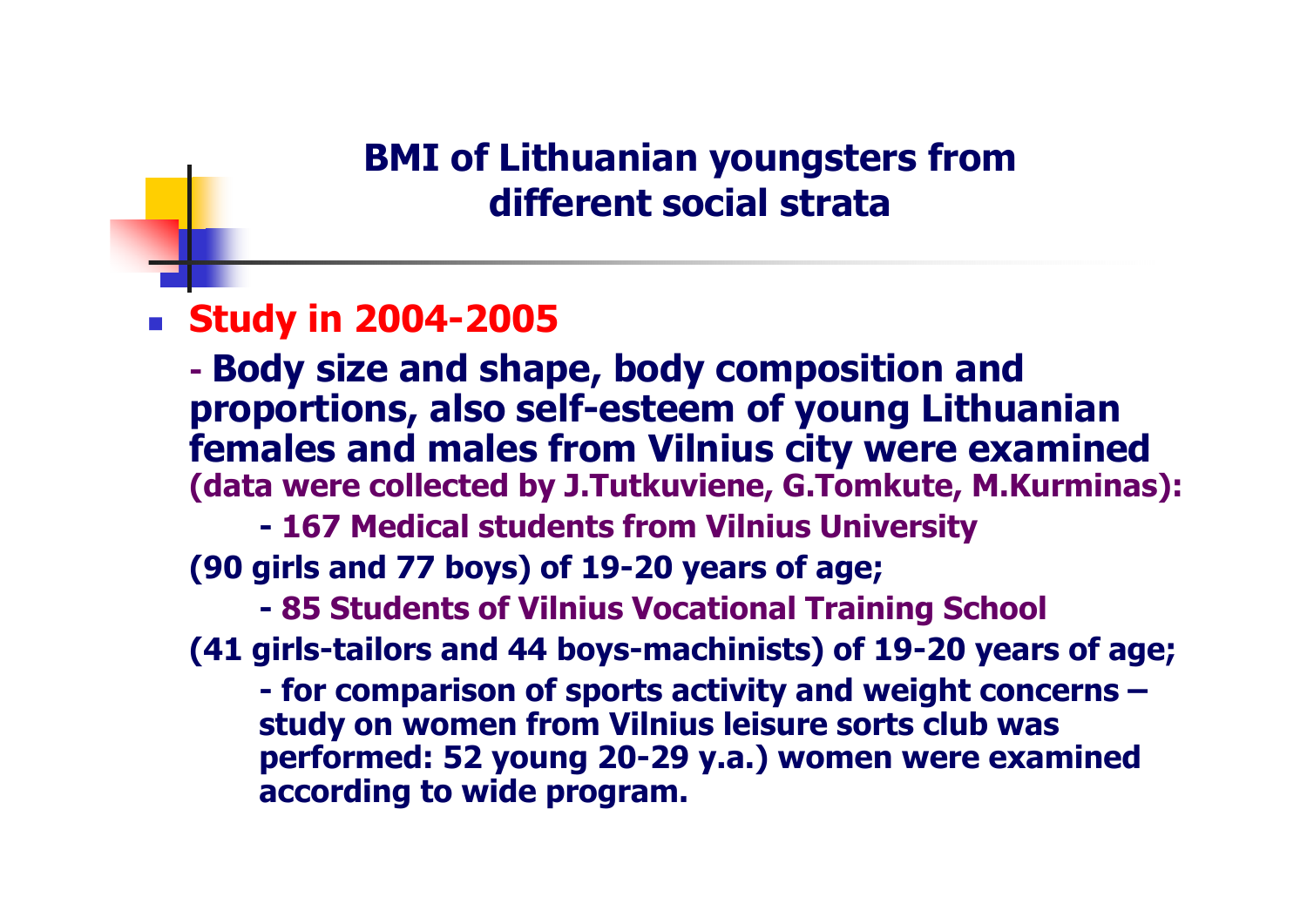

## **Desirable BMI and Weight of Females:**

- **77,9 % Medical Students**
- **42,8 % Vocational Training Wish to have SMALLER BMI**

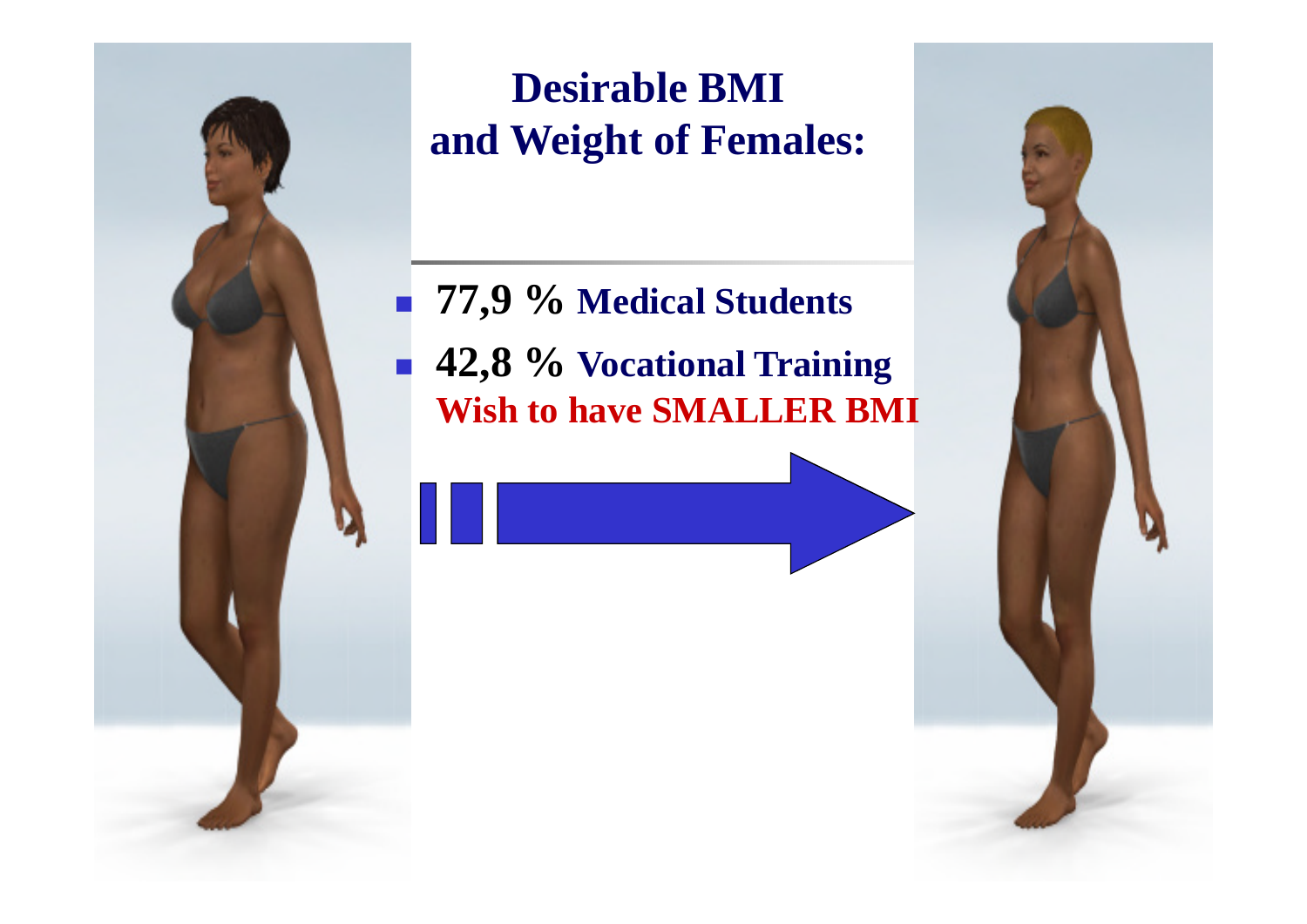#### **Perception of Body Size according to actual BMI of Lithuanian females / Medical Students**

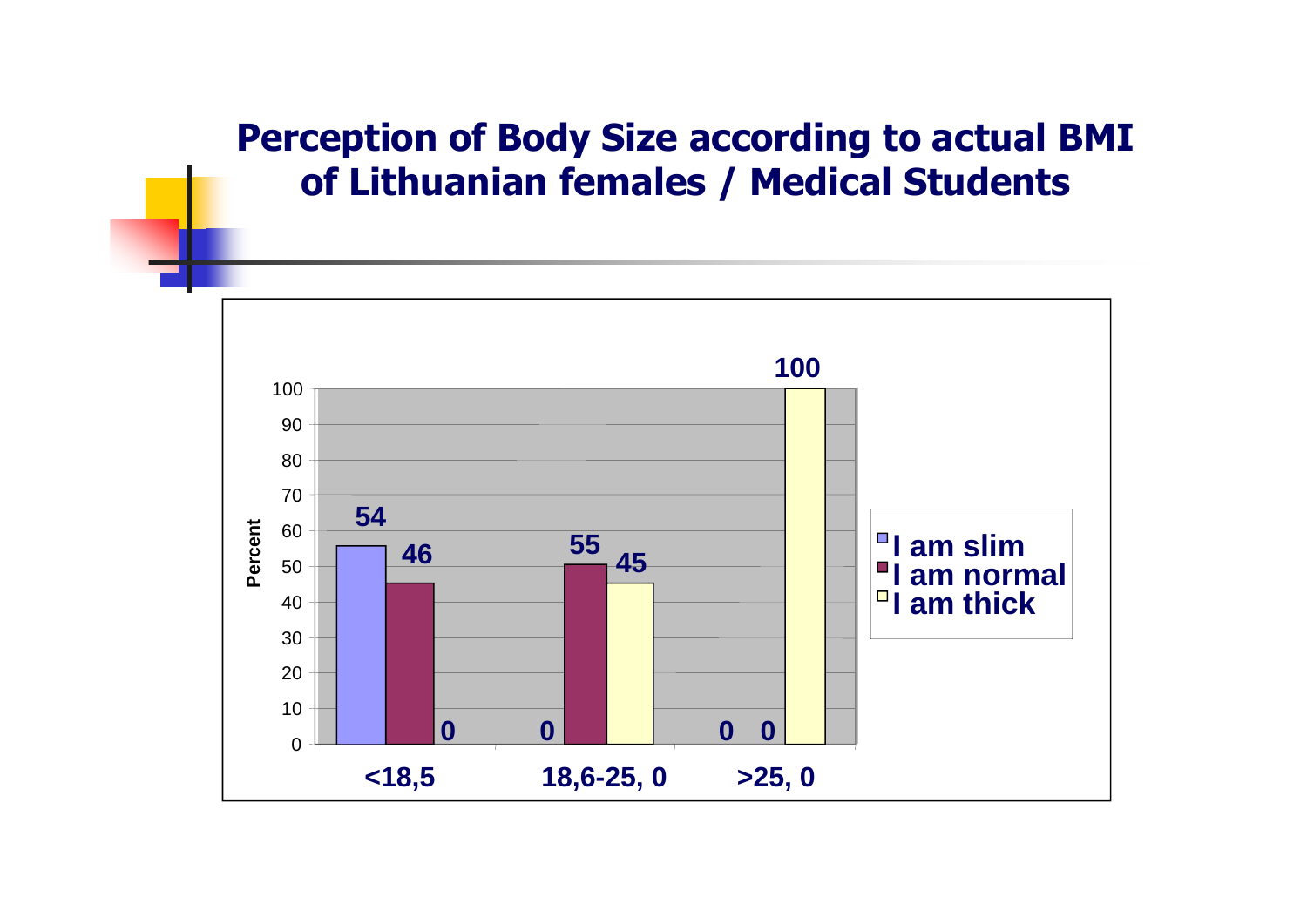#### **Perception of Body Size according to actual BMI of Lithuanian females / Vocational Training Students**

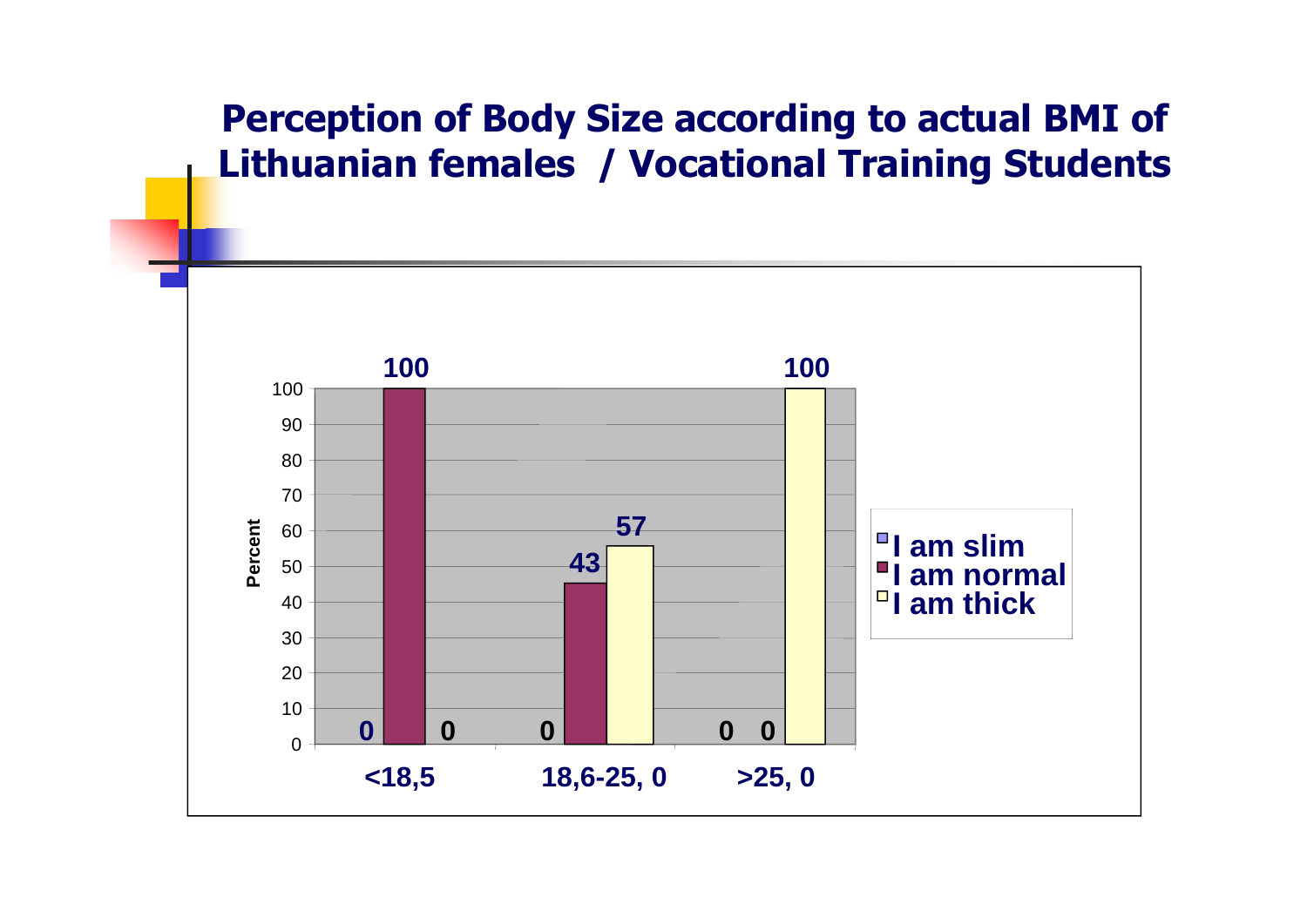

**Desirable BMI and Weight of Males:**

- **56,4% Medical Students 44,8% Vocational Training**
	- **Wish to have BIGGER BMI**

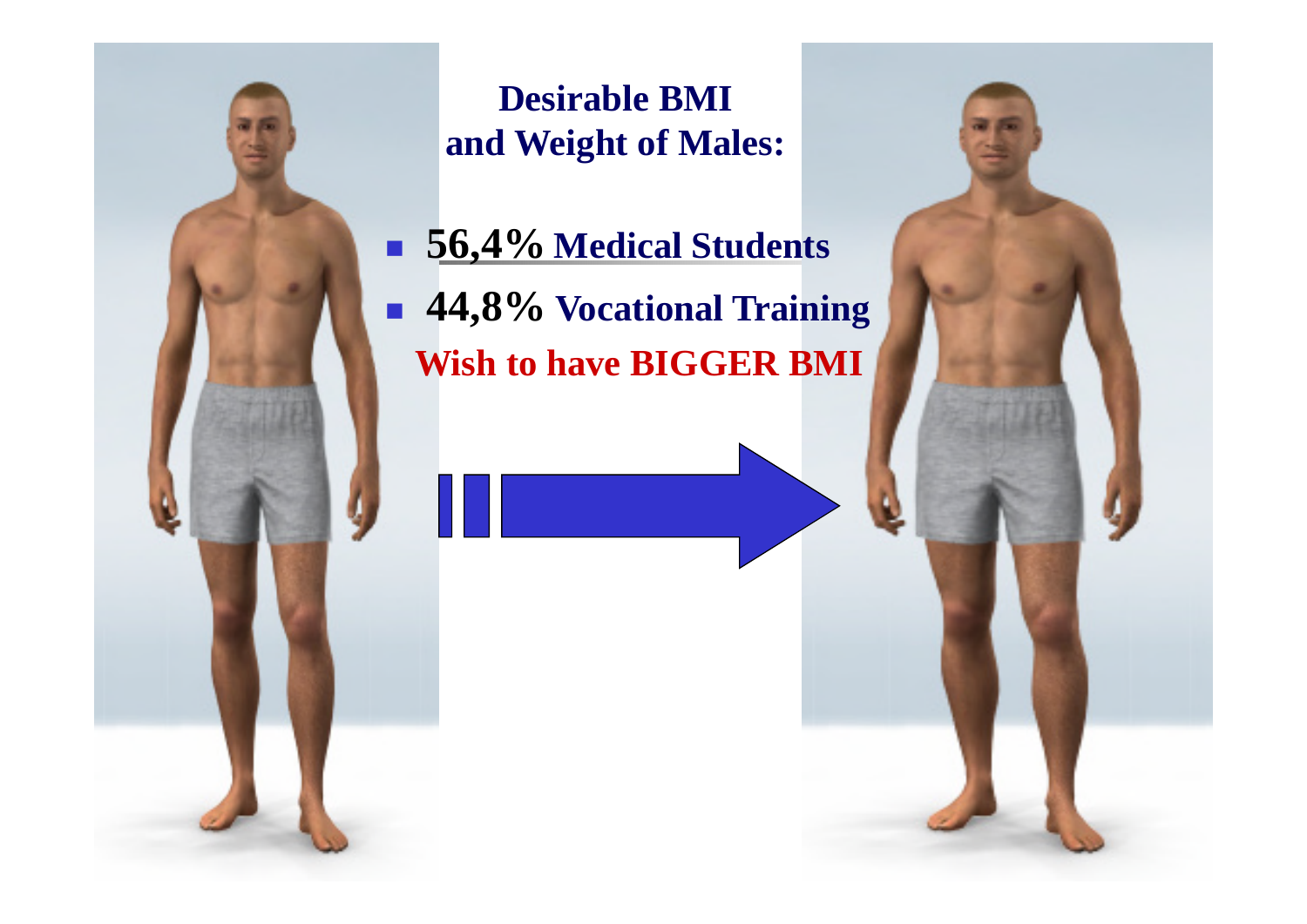#### **Perception of Body Size according to actual BMI of Lithuanian males / Medical Students**

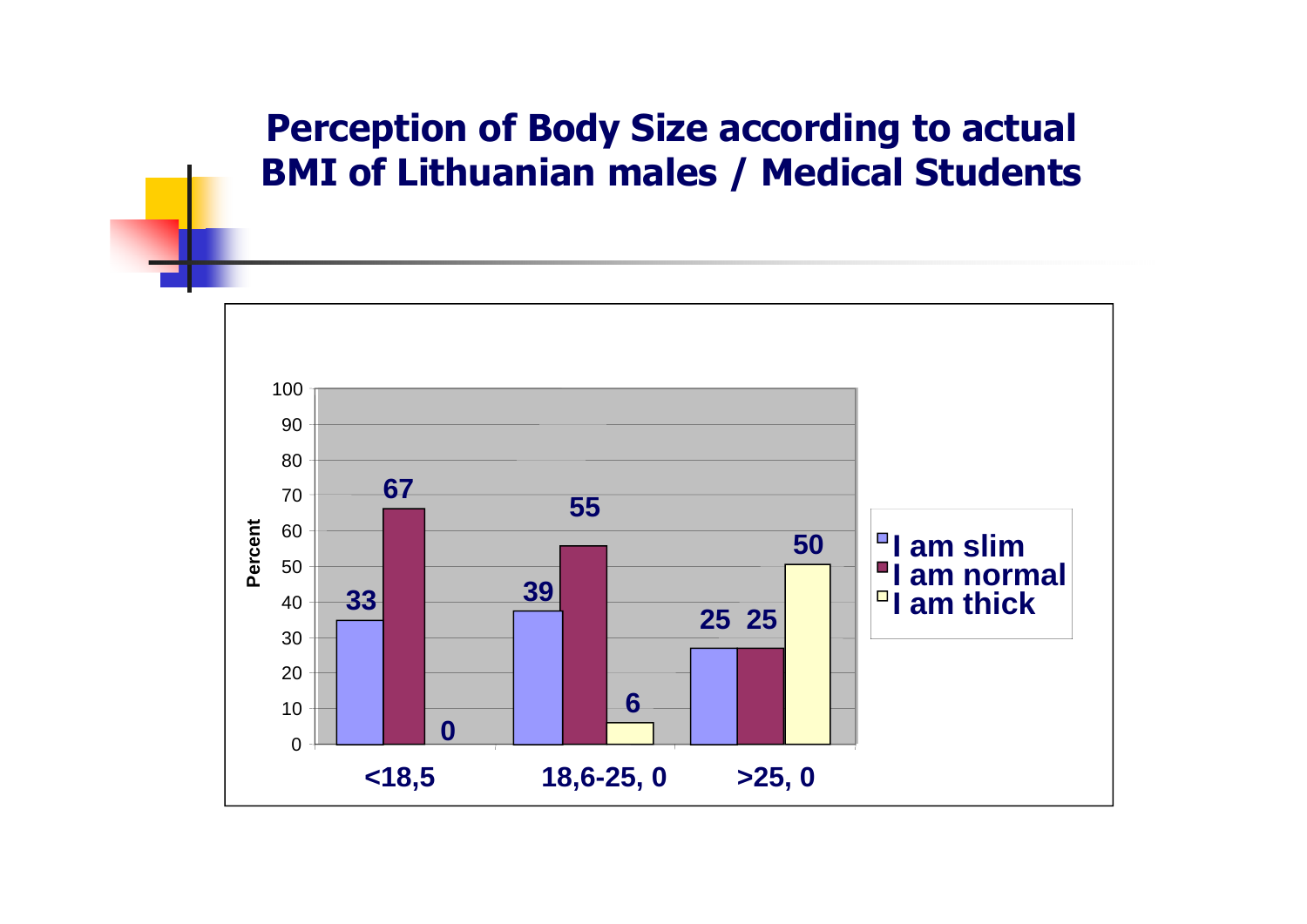#### **Perception of Body Size according to actual BMI of Lithuanian males / Vocational Training Students**

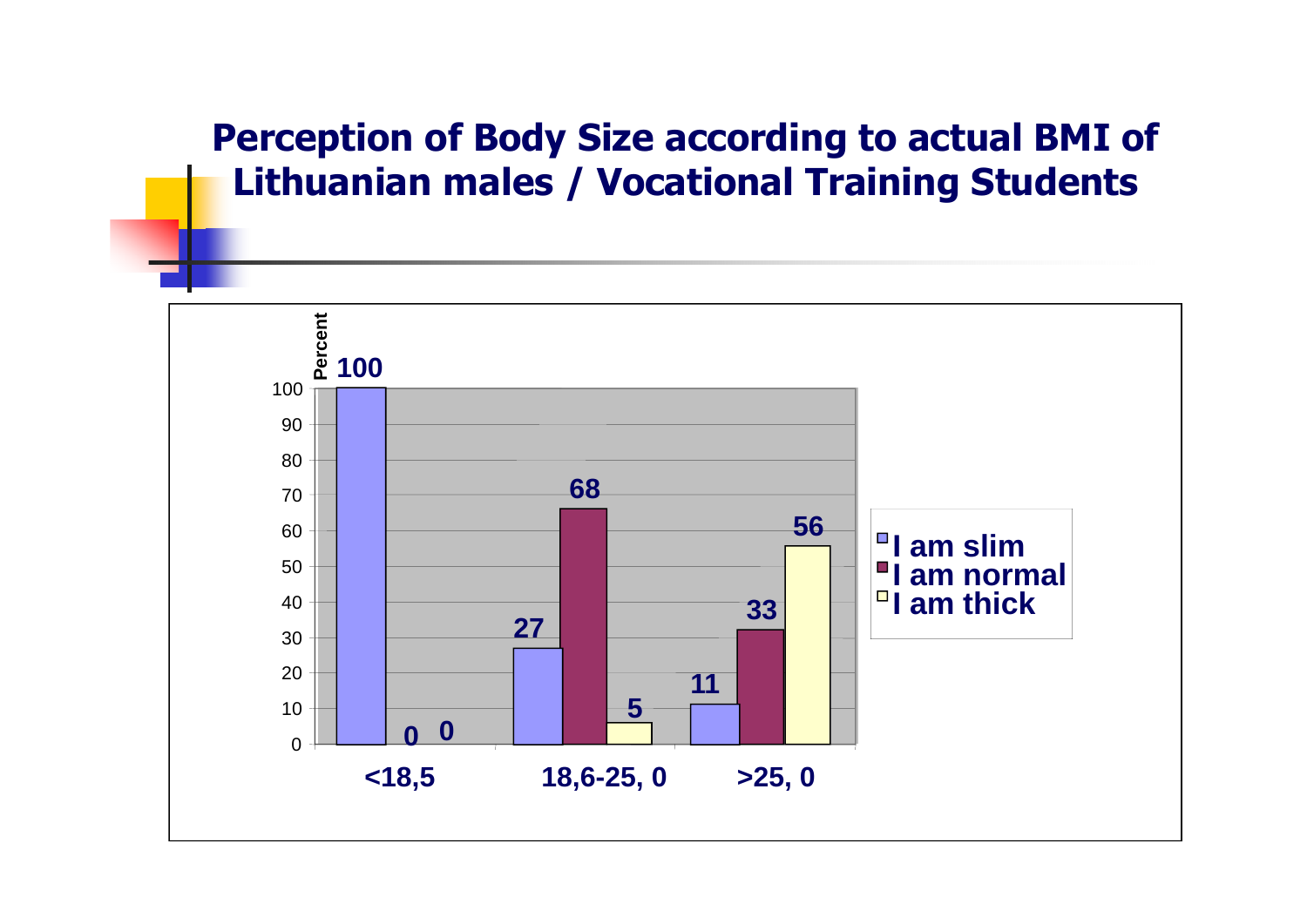### **Lithuanian youngsters with positive Perception of Body Shape**

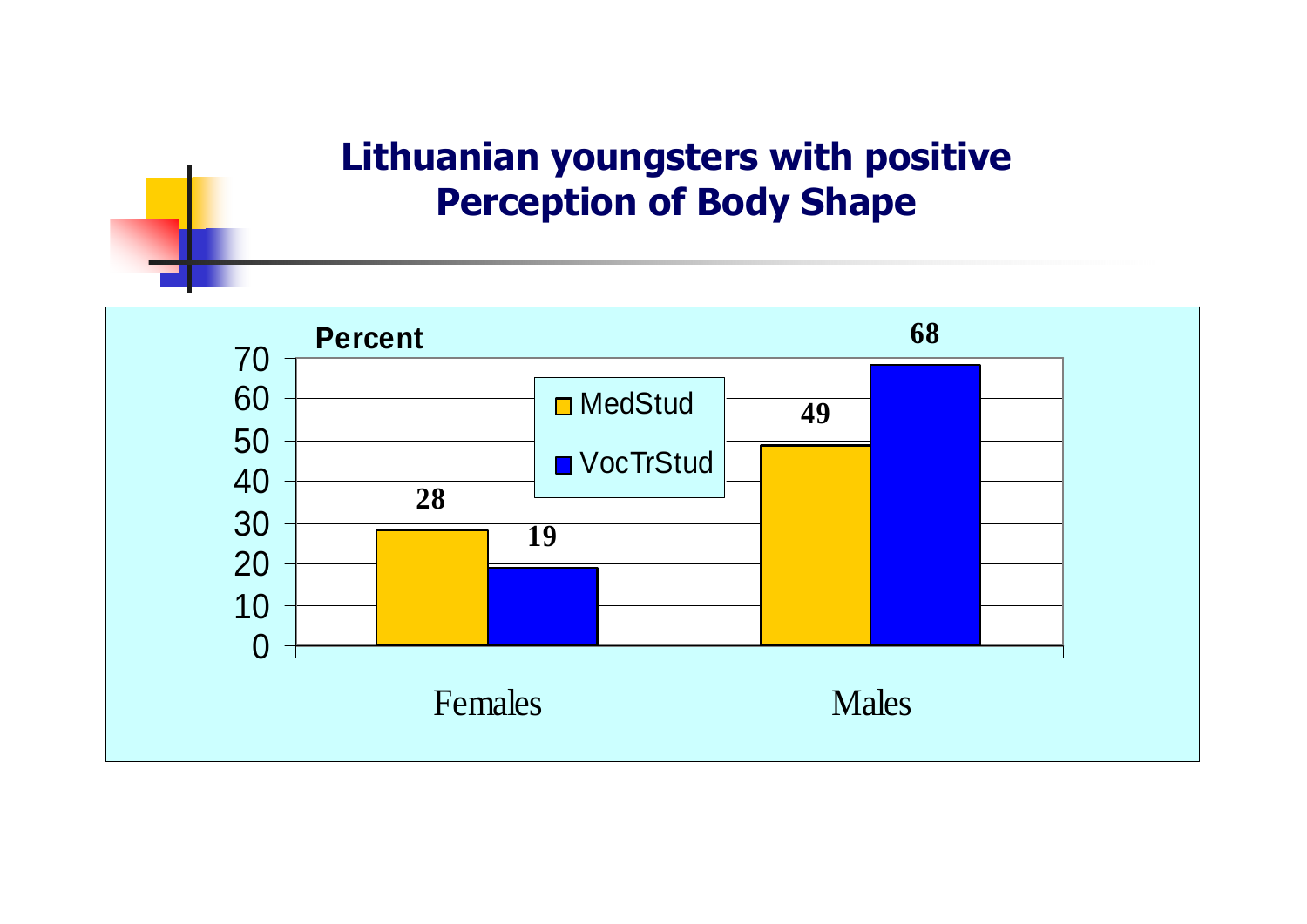#### **Mostly disliked body parts of females:**



**35,5% MedStud 47,6 % VocTrStud 32,2 % MedStud 47,6 % VocTrStud 33 % VocTrStud 27,7 % MedStud**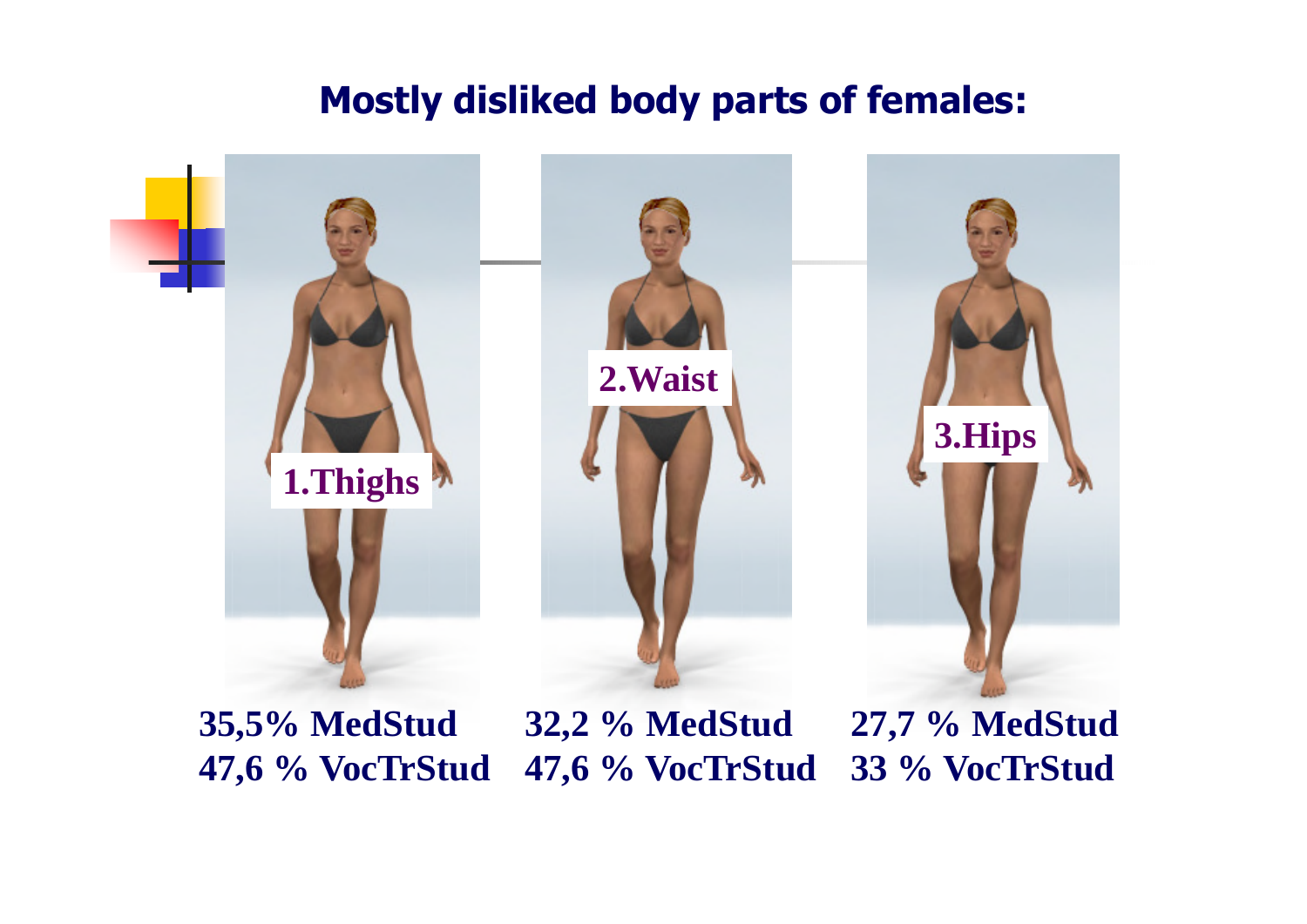#### **Mostly disliked body parts of males:**



**15,5% MedStud 18,1% VocTrSt**

**14,2% MedStud 6,8% VocTrStud**

**14,0% MedStud 6,7% VocTrStud**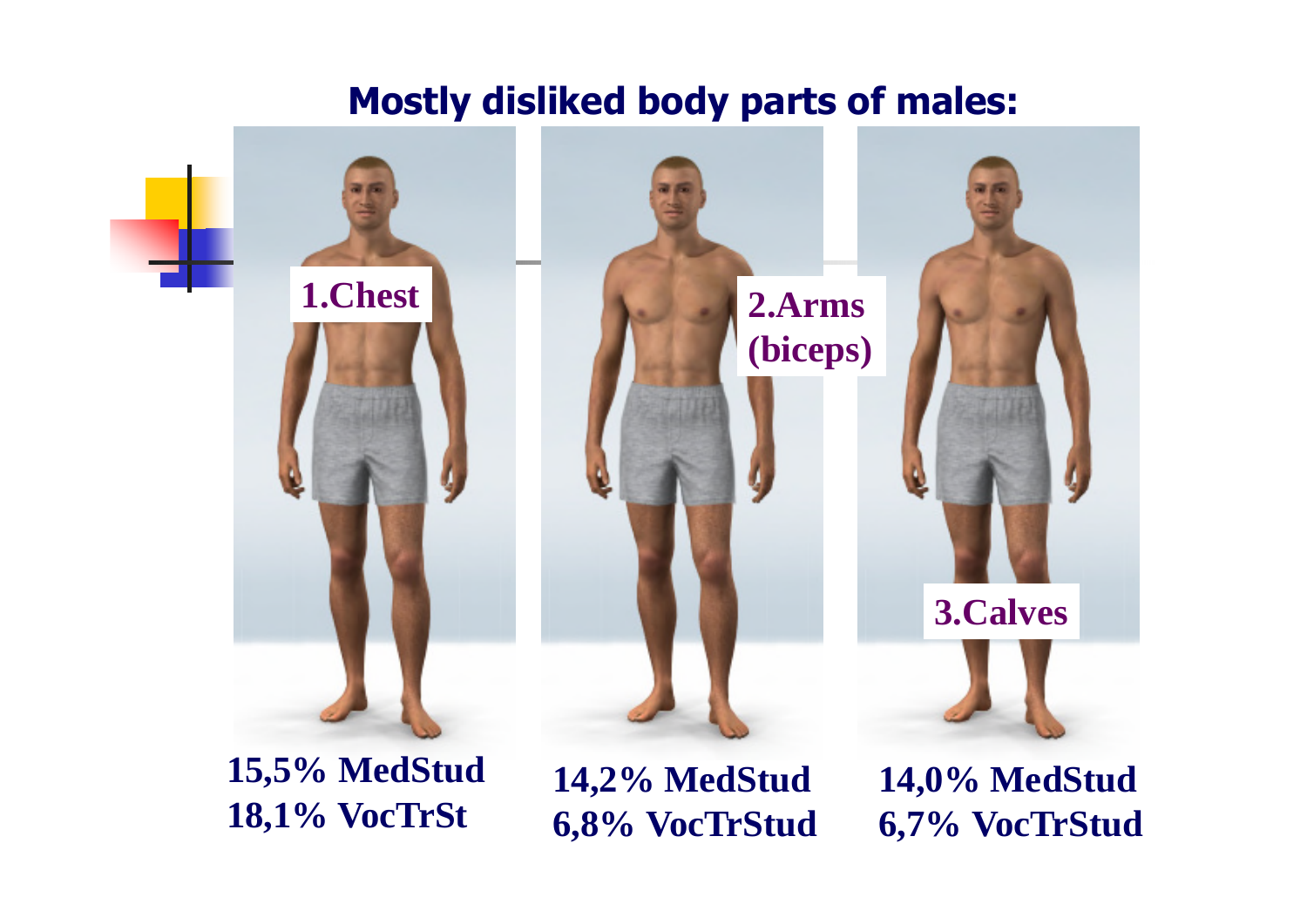## **Dieting concerns among Lithuanian youngsters from different social strata:**

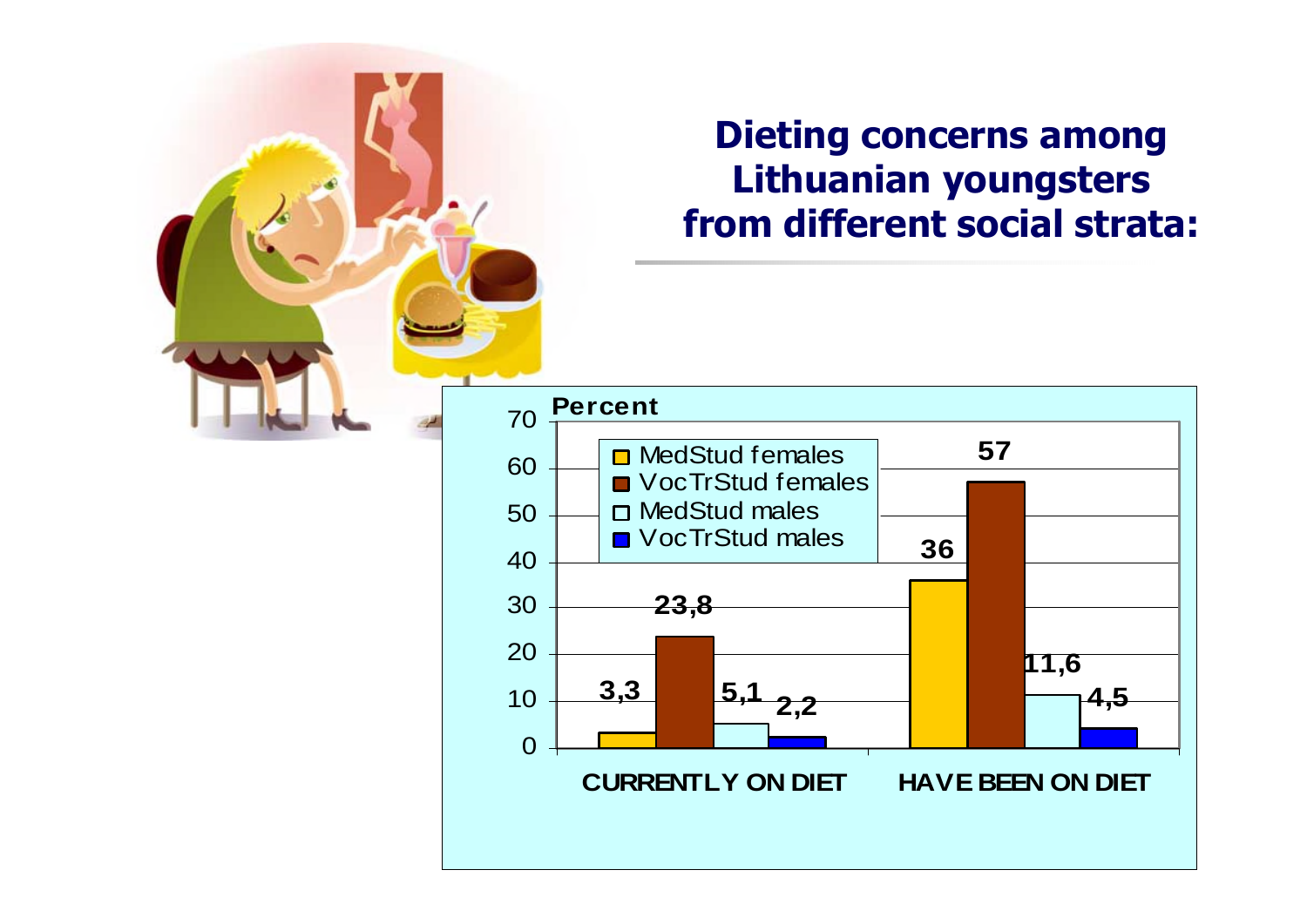# **Conclusions**

- **Example 12 During the last decades BMI of young Lithuanian females diminished more evidently in comparison with BMI changes of young Lithuanian males.**
- **BMI trend of Lithuanian adolescents and young males and females could be related with sexual differences in body image and stronger social pressure on women, more evident females dissatisfaction with body size and shape, and more strong wish among young women to change own body according to modern fashion.**